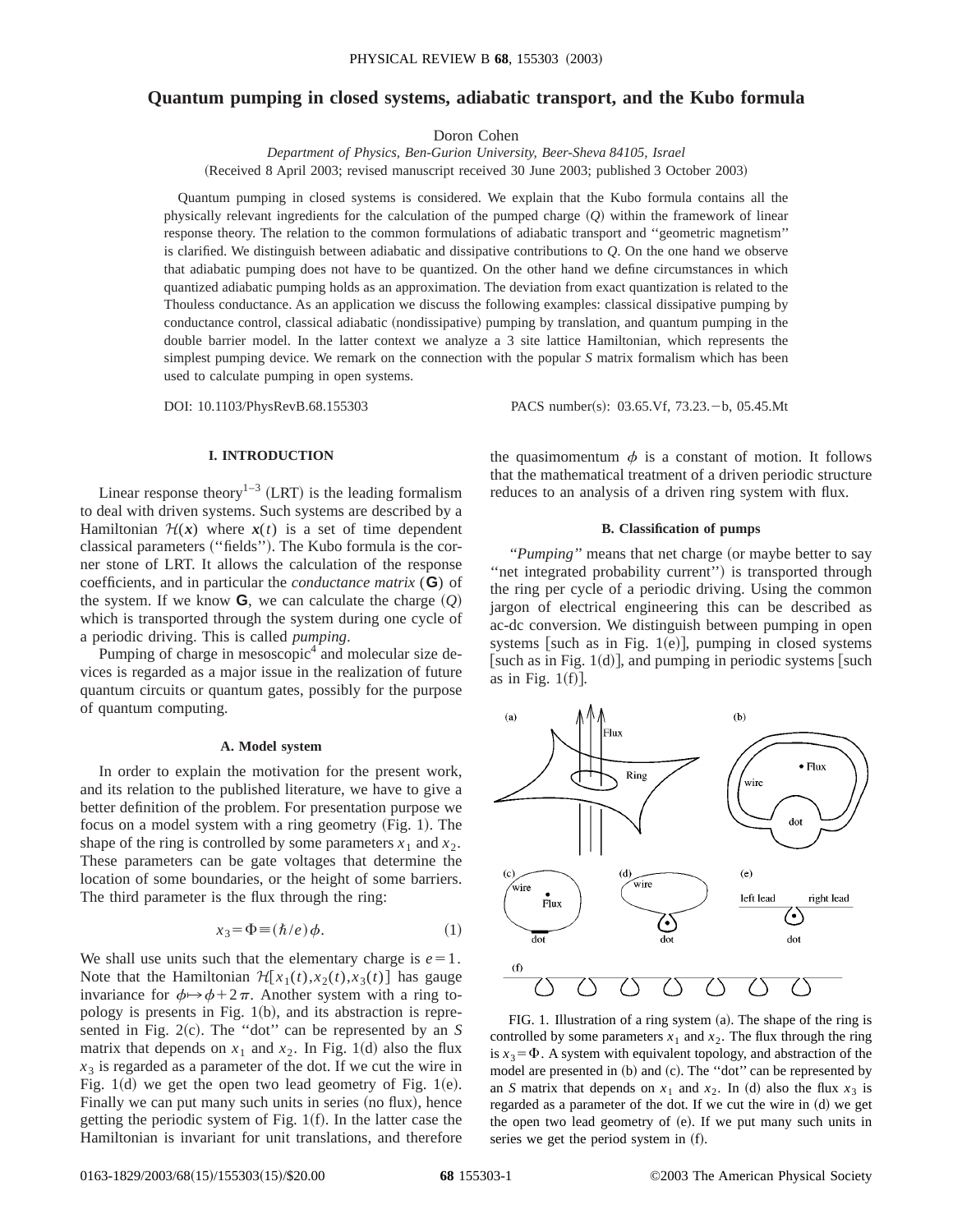

FIG. 2. Schematic illustration of quantum pumping in a closed wire-dot system. The net charge via the third level (thick solid line on the right) is vanishingly small: As the dot potential is lowered an electron is taken from the left side (first avoided crossing), and then emitted back to the left side (second avoided crossing). Assuming that the bias is inverted before the dot potential is raised back, only the second level carry a net charge  $Q = \mathcal{O}(1)$ .

For a reason that was explained at the end of the previous subsection we regard the last category<sup>5</sup> as mathematically equivalent to the second category. We also regard the first category<sup>6–9</sup> as a special (subtle) limit of the second category: in a follow up paper<sup>10</sup> we demonstrate that in the limit of open geometry the Kubo formula reduces to the *S*-matrix formula of Büttiker, Prétre, and Thomas.<sup>6</sup>

There are works in the literature regarding ''rectification'' and "ratchets."<sup>11</sup> These can be regarded as studies of pumping in periodic systems with the connotation of having *damped* non-Hamiltonian dynamics. These type of systems are beyond the scope of the present paper. There is also a recent interest in Hamiltonian ratchets,<sup>12</sup> which is again a synonym for pumping in periodic systems, but with the connotation of having a *nonlinear* pumping mechanism. We are going to clarify what are the conditions for having a *linear* pumping mechanism. Only in case of linear pumping mechanism the Kubo formula can be used, which should be distinguished from the nonlinear mechanism of Ref. 12.

#### **C. Objectives**

The purpose of this paper is to explain and demonstrate that the Kubo formula contains all the physically relevant ingredients for the calculation of the charge  $(Q)$  which is pumped during one cycle of a periodic driving. In the limit of a very slow time variation  $(small x)$ , the emerging picture coincides with the adiabatic picture of Refs. 5,13–15. In this limit the response of the system is commonly described as a nondissipative "geometric magnetism"<sup>15</sup> effect or as adiabatic transport.

A major objective of this paper is to bridge between the adiabatic picture and the more general LRT/Kubo picture, and to explain how *dissipation* emerges in the quantum mechanical treatment. For one-parameter driving a unifying picture that bridges between the quantum mechanical adiabatic picture and LRT has been presented in Refs. 16–19. A previous attempt<sup>20</sup> had ended in some confusion regarding the identification of the linear response regime, while Ref. 15 avoided the analysis of the mechanism that leads to dissipation in the quantum mechanical case.

The presented (Kubo based) formulation of the pumping problem has a few advantages. It is not restricted to the adiabatic regime; it allows a clear distinction between *dissipative* and *adiabatic* contributions to the pumping; the classical limit is manifest in the formulation; it gives a level by level understanding of the pumping process; it allows the consideration of any type of occupation (not necessarily Fermi occupation); it allows future incorporation of external environmental influences such as that of noise; and it regards the voltage over the pump as electromotive force, rather than adopting the conceptually more complicated view $9$  of having a chemical potential difference.

Of particular interest is the possibility to realize a pumping cycle that transfers *exactly* one unit of charge per cycle. In open systems<sup>7,8</sup> this "quantization" holds only approximately, and it has been argued<sup>7</sup> that the deviation from exact quantization is due to the dissipative effect. Furthermore it has been claimed<sup>7</sup> that exact quantization would hold in the strict adiabatic limit, if the system were *closed*. In this paper we would like to show that the correct picture is quite different. We shall demonstrate that the deviation from exact quantization is in fact of adiabatic nature. This deviation is related to the so-called ''Thouless conductance'' of the device.

### **D. Examples**

We give several examples for the application of the Kubo formula to the calculation of the pumped charge *Q*: classical dissipative pumping, classical adiabatic pumping (by translation), and quantum pumping in the double barrier model. The last example is the main one. In the context of open geometry it is known as ''pumping around a resonance.''8 We explain that this is in fact an diabatic transfer scheme, and we analyze a particular version of this model which is represented by a three site lattice Hamiltonian. This is definitely the simplest pump circuit possible, and we believe that it can be realized as a molecular size device. It also can be regarded as an approximation for the closed geometry version of the two delta potential pump (Fig. 2). $8^8$ 

## **E. Outline**

In Sec. II we define the main object of the study, which is the conductance matrix  $\bf{G}$  of Eq.  $(5)$ . The conductance matrix can be written as the sum of a symmetric  $(n)$  and an antisymmetric (**B**) matrices, which are later identified as the dissipative and the adiabatic contributions respectively. In the first part of the paper  $(Secs. II-VIII)$  we analyze the adiabatic equation (Sec. III), and illuminate the distinction between its zero order solution (Sec. IV) its stationary first order solution  $(Sec. V)$ , and its nonstationary solution  $(Sec. V)$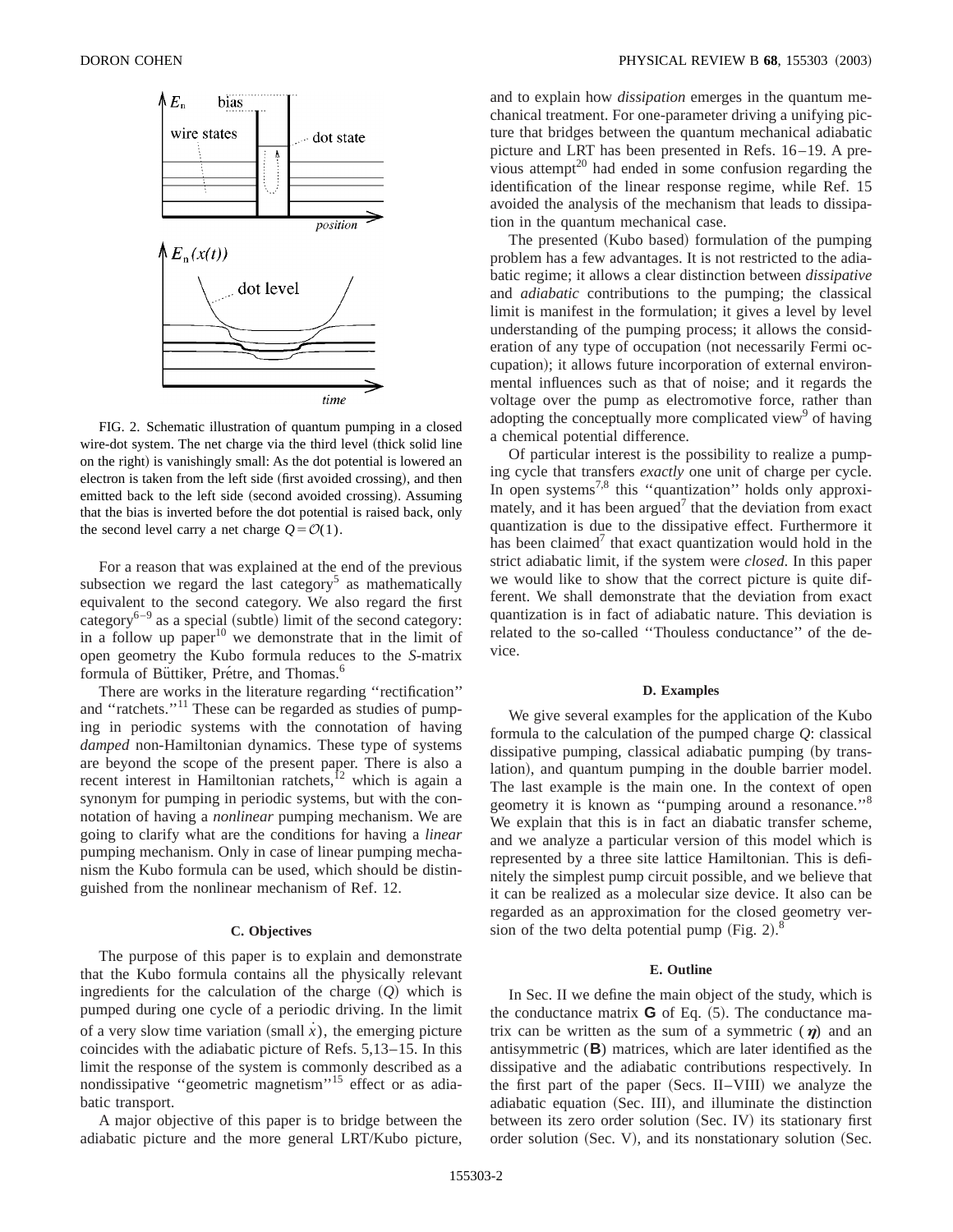VI). The outcome of the analysis in Sec. V is Eq.  $(26)$  for the conductance matrix **G**. This expression is purely adiabatic, and does not give any dissipation. In order to get dissipation we have to look for a nonstationary solution.

The standard textbook derivation of the Kubo formula  $[Eq. (29)]$  for the conductance matrix **G** *implicitly* assumes a nonstationary solution. We show how to get from it Eq.  $(30)$ for  $\eta$  and Eq. (31) for **B**. The latter is shown to be identical with the adiabatic result  $[Eq. (26)]$ . In Sec. VII we further simplify the expression for  $\eta$  leading to the fluctuationdissipation relation [Eq.  $(33)$ ].

The disadvantages of the standard textbook derivation of Kubo formula make it is essential to introduce a different route toward Eq.  $(33)$  for  $\eta$ . This route, which is discusssed in Sec. VIII, *explicitly* distinguishes the dissipative effect from the adiabatic effect, and allows to determine the conditions for the validity of either the adiabatic picture or LRT. In particular it is explained that LRT is based, as strange as it sounds, on perturbation theory to infinite order.

In Sec. IX we clarify the general scheme of the pumping calculation  $[Eq. (39)]$ . Secs. X and XI give two simple classical examples. In Sec. XII we turn to discuss quantum pumping, where the cycle is around a chain of degeneracies. The general discussion is followed by presentation of the double barrier model (Sec. XIII). In order to get a quantitative estimate for the pumped charge we consider a three site lattice Hamiltonian (Sec. XIV).

The summary (Sec. XV) gives some larger perspective on the subject, pointing out the relation to the *S*-matrix formalism, and to the Born-Oppenheimer picture. In the Appendixes we give some more details regarding the derivations, so as to have a self-contained presentation.

#### **II. THE CONDUCTANCE MATRIX**

Consider the Hamiltonian  $\mathcal{H}[\mathbf{x}(t)]$ , where  $\mathbf{x}(t)$  is a set of time dependent parameters ("fields"). For presentation, as well as for practical reasons, we assume later a set of three time dependent parameters  $\mathbf{x}(t) = [x_1(t), x_2(t), x_3(t)]$ . We define generalized forces in the conventional way as

$$
F^k = -\frac{\partial \mathcal{H}}{\partial x_k}.\tag{2}
$$

Note that if  $x_1$  is the location of a wall element, then  $F<sup>1</sup>$  is the force in the Newtonian sense. If  $x_2$  is an electric field, then  $F^2$  is the polarization. If  $x_3$  is the magnetic field or the flux through a ring, then  $F<sup>3</sup>$  is the magnetization or the current through the ring.

In linear response theory (LRT) the response of the system is described by a causal response kernel, namely,

$$
\langle F^k \rangle_t = \sum_j \int_{-\infty}^{\infty} \alpha^{kj} (t - t') x_j(t') dt', \tag{3}
$$

where  $\alpha^{kj}(\tau)=0$  for  $\tau<0$ . The Fourier transform of  $\alpha^{kj}(\tau)$ is the generalized susceptibility  $\chi^{kj}(\omega)$ . The conductance matrix is defined as

$$
G^{kj} = \lim_{\omega \to 0} \frac{\text{Im}[\chi^{kj}(\omega)]}{\omega} = \int_0^\infty \alpha^{kj}(\tau) \tau d\tau.
$$
 (4)

Consequently, as explained further in Appendix B, the response in the "dc limit" ( $\omega \rightarrow 0$ ) can be written as

$$
\langle F^k \rangle = -\sum_j G^{kj} \dot{x}_j. \tag{5}
$$

As an example for the applicability of this formula note the following standard examples for one parameter driving: Let  $x=$  wall or piston displacement, then  $\dot{x}$  = wall or piston velocity,  $G =$  friction coefficient, and  $F = -Gx$  is the friction force. Another standard example is  $x=$  magnetic flux,  $-x$ <sup> $=$ </sup> electromotive force,  $G$ <sup> $=$ </sup> electrical conductance, and hence  $F=-G\dot{x}$  is the Ohm law.

It is convenient to write the conductance matrix as  $G^{kj}$  $\equiv \eta^{kj} + B^{kj}$ , where  $\eta^{kj} = \eta^{jk}$  is the symmetric part of the conductance matrix, while  $B^{kj} = -B^{jk}$  is the antisymmetric part. In case of having three parameters we can arrange the elements of the antisymmetric part as a vector  $\vec{B}$  $=(B^{23},B^{31},B^{12})$ . Consequently Eq. (5) can be written in abstract notation as

$$
\langle F \rangle = -\eta \cdot \dot{x} - \mathbf{B} \wedge \dot{x}, \tag{6}
$$

where the dot product should be interpreted as matrix-vector multiplication, which involves summation over the index *j*. The wedge-product also can be regarded as a matrix-vector multiplication. It reduces to the more familiar cross product in the case where we consider three parameters. The dissipation, which is defined as the rate in which energy is absorbed into the system, is given by

$$
\dot{\mathcal{W}} = \frac{d}{dt} \langle \mathcal{H} \rangle = - \langle \mathbf{F} \rangle \cdot \dot{\mathbf{x}} = \sum_{kj} \eta^{kj} \dot{x}_k \dot{x}_j. \tag{7}
$$

Only the symmetric part contributes to the dissipation. The contribution of the antisymmetric part is identically zero.

#### **III. THE ADIABATIC EQUATION**

The adiabatic equation is conventionally obtained from the Schrodinger equation by expanding the wave function in the *x*-dependent adiabatic basis:

$$
\frac{d}{dt}|\psi\rangle = -\frac{i}{\hbar} \mathcal{H}[\mathbf{x}(t)]|\psi\rangle,\tag{8}
$$

$$
|\psi\rangle = \sum_{n} a_n(t) |n[x(t)]\rangle, \tag{9}
$$

$$
\frac{da_n}{dt} = -\frac{i}{\hbar}E_n a_n + \frac{i}{\hbar} \sum_m \sum_j \dot{x}_j A^j_{nm} a_m, \qquad (10)
$$

where following Ref. 13 we define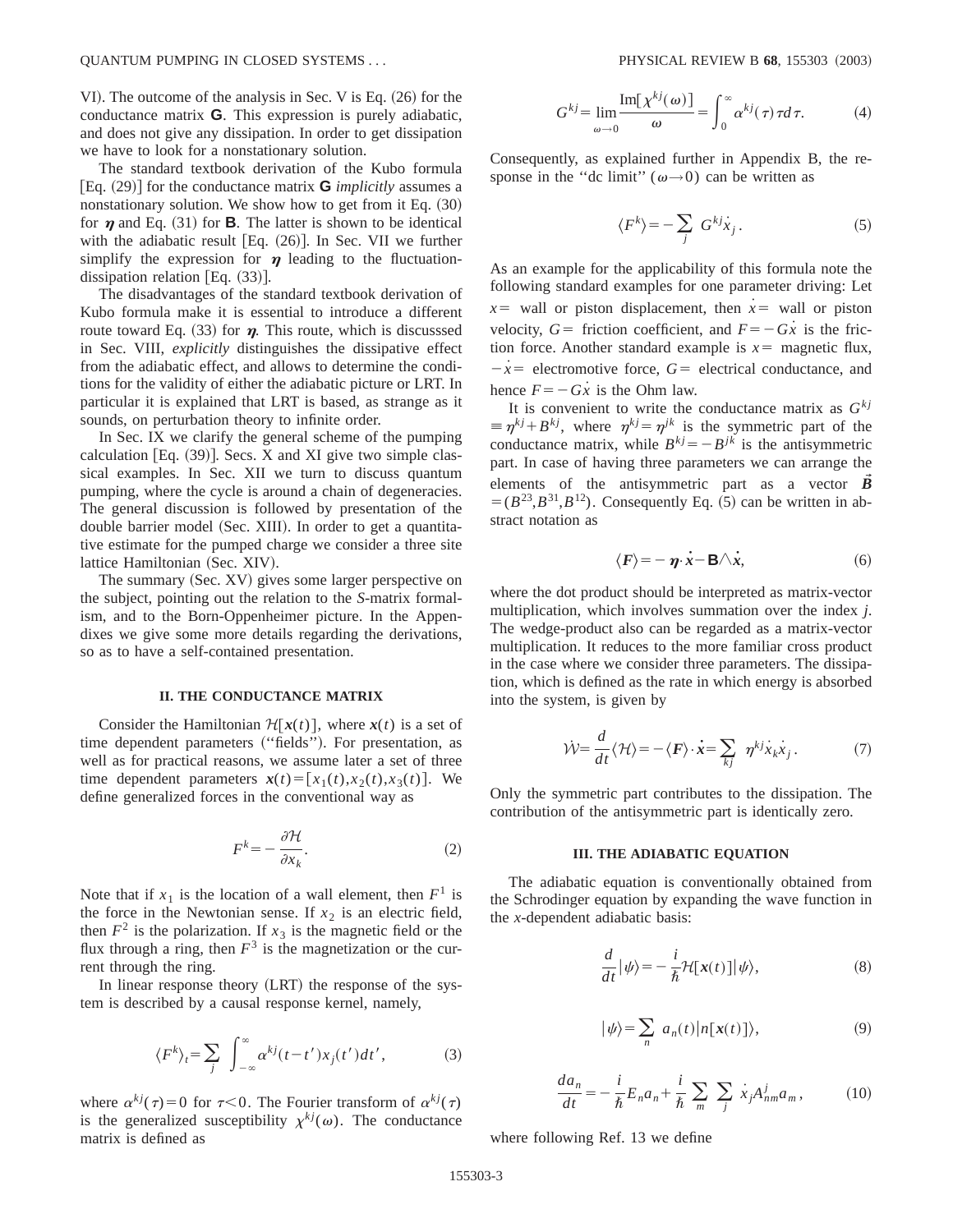$$
A_{nm}^j(\mathbf{x}) = i\hbar \left\langle n(\mathbf{x}) \left| \frac{\partial}{\partial x_j} m(\mathbf{x}) \right\rangle. \tag{11}
$$

Differentiation by parts of  $\partial_i \langle n(x)|m(x)\rangle = 0$  leads to the conclusion that  $A_{nm}^j$  is a hermitian matrix. Note that the effect of gauge transformation is

$$
|n(x)\rangle \mapsto e^{-i[\Lambda_n(x)/\hbar]}|n(x)\rangle, \tag{12}
$$

$$
A_{nm}^j \mapsto e^{i[(\Lambda_n - \Lambda_m)/\hbar]} A_{nm}^j + (\partial_j \Lambda_n) \delta_{nm} \,. \tag{13}
$$

Note that the diagonal elements  $A_n^j \equiv A_{nn}^j$  are real, and transform as  $A_n^j \rightarrow A_n^j + \partial_j \Lambda_n$ .

Associated with  $A_n(x)$  is the gauge invariant two form, which is defined as

$$
B_n^{ij} = \partial_i A_n^j - \partial_j A_n^i \tag{14}
$$

$$
= -2\hbar \operatorname{Im}\langle \partial_i n | \partial_j n \rangle \tag{15}
$$

$$
=-\frac{2}{\hslash}\operatorname{Im}\sum_{m}A_{nm}^{i}A_{mn}^{j}.
$$
 (16)

This can be written in an abstract notation as  $B=\nabla/\Delta A$ . Using standard manipulations, namely, via differentiation by parts of  $\partial_i \langle n(x)|H|m(x)\rangle = 0$ , we get for  $n \neq m$  the expressions

$$
A_{nm}^j(\mathbf{x}) = \frac{i\hbar}{E_m - E_n} \langle n | \frac{\partial \mathcal{H}}{\partial x_j} | m \rangle \equiv -\frac{i\hbar F_{nm}^j}{E_m - E_n} \qquad (17)
$$

and hence

$$
B_n^{ij} = 2\hbar \sum_{m(\neq n)} \frac{\text{Im}[F_{nm}^i F_{mn}^j]}{(E_m - E_n)^2}.
$$
 (18)

#### **IV. THE STRICTLY ADIABATIC SOLUTION, AND THE BERRY PHASE**

We define the perturbation matrix as

$$
W_{nm} = -\sum_{j} \dot{x}_{j} A_{nm}^{j} \quad \text{for } n \neq m \tag{19}
$$

and  $W_{nm}^{j} = 0$  for  $n = m$ . Then the adiabatic equation can be rewritten as follows:

$$
\frac{da_n}{dt} = -\frac{i}{\hbar} (E_n - \dot{x}A_n) a_n - \frac{i}{\hbar} \sum_m W_{nm} a_m.
$$
 (20)

If we neglect the perturbation *W*, then we get the strict adiabatic solution

$$
e^{-i/\hbar \{\int_{0}^{t} E_{n}[x(t')]dt' - \int_{x(0)}^{x(t)} A_{n}(x) \cdot dx\}} |n(\mathbf{x}(t))\rangle. \tag{21}
$$

Due to  $A_n(x)$ , we have the so called geometric phase. This can be gauged away unless we consider a closed cycle. For a closed cycle, the gauge invariant phase  $(1/\hbar)\oint A \cdot d\vec{x}$  is called Berry phase.

With the above zero-order solution we can obtain the following result:

$$
\langle F^k \rangle = \langle n(x) | - \frac{\partial \mathcal{H}}{\partial x_k} | n(x) \rangle \tag{22}
$$

$$
=-\frac{\partial}{\partial x_k}\langle n(x)|\mathcal{H}(x)|n(x)\rangle.
$$
 (23)

In the case of the standard examples that were mentioned previously this corresponds to conservative force or to persistent current. From now on we ignore this trivial contribution to  $\langle F^k \rangle$ , and look for the a first order contribution.

# **V. THE STATIONARY ADIABATIC SOLUTION: ADIABATIC TRANSPORT OR ''GEOMETRIC MAGNETISM''**

For linear driving (unlike the case of a cycle) the  $A_n(x)$ field can be gauged away. Assuming further that the adiabatic equation can be treated as parameter independent (that means disregarding the parametric dependence of  $E_n$  and *W* on *x*) one realizes that Eq.  $(20)$  possesses stationary solutions. To first order these are

$$
|\psi\rangle = |n\rangle + \sum_{m(\neq n)} \frac{W_{mn}}{E_n - E_m} |m\rangle.
$$
 (24)

Note that in a *fixed-basis representation* the above stationary solution is, in fact, time dependent. Hence the notations  $|n[x(t)]\rangle$ ,  $|m[x(t)]\rangle$ , and  $|\psi(t)\rangle$  are possibly more appropriate.

With the above solution we can write  $\langle F^k \rangle$  as a sum of zero order and first order contributions. From now on we ignore the zero order contribution, and go on with the first order contribution

$$
\langle F^k \rangle = -\sum_{m(\neq n)} \frac{W_{mn}}{E_n - E_m} \langle n | \frac{\partial \mathcal{H}}{\partial x_k} | m \rangle + \text{c.c.}
$$

$$
= \sum_j \left( i \sum_m A^k_{nm} A^j_{mn} + \text{c.c.} \right) \dot{x}_j = -\sum_j B^{kj}_{n} \dot{x}_j. \quad (25)
$$

For a general *stationary* preparation, either pure or mixed, one obtains Eq.  $(5)$  with

$$
G^{kj} = \sum_{n} f(E_n) B_n^{kj}, \qquad (26)
$$

where  $f(E_n)$  are weighting factors, with the normalization  $\sum_{n} f(E_n) = 1$ . For a pure state preparation  $f(E_n)$  distinguishes only one state *n*, while for canonical preparation  $f(E_n) \propto \exp(-E_n / T)$ , where *T* is the temperature. For a manybody system of non-interacting Fermions  $f(E_n)$  can be reinterpreted as the Fermi occupation function, so that  $\sum_{n} f(E_n)$ is the total number of particles.

Thus we see that the assumption of a stationary first-order solution leads to a nondissipative (antisymmetric) conductance matrix. This is know as either adiabatic transport<sup>5,14</sup> or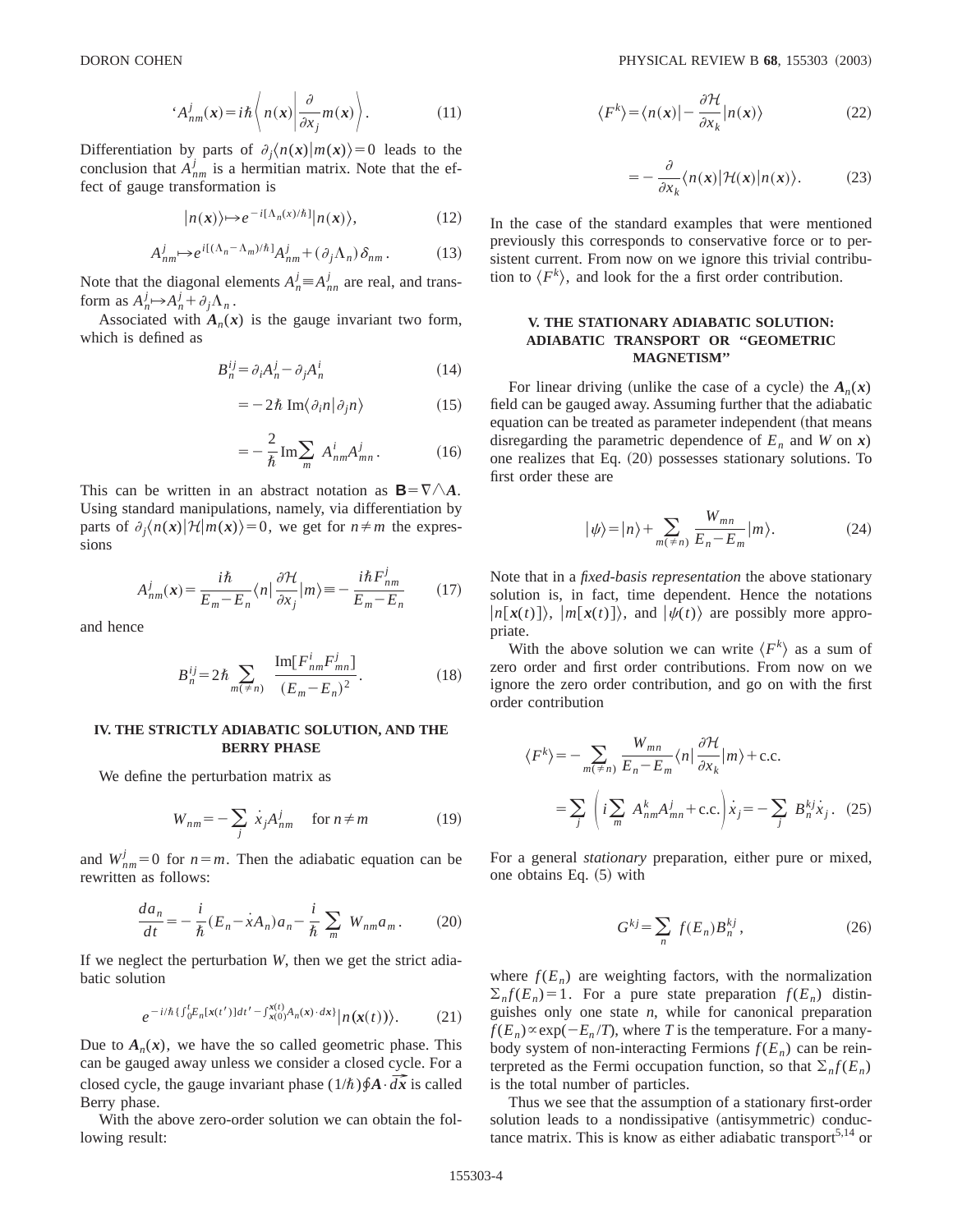"geometric magnetism."<sup>13</sup> In the later sections we shall discuss the limitations of the above result.

# **VI. THE NONSTATIONARY SOLUTION: THE KUBO FORMULA**

The Kubo formula is an expression for the linear response of a driven system that goes beyond the stationary adiabatic solution of the previous section. The Kubo formula has many type of derivations. One possibility is to use the same procedure as in Section V starting with

$$
\begin{aligned} \left| \psi(t) \right\rangle &= e^{-iE_n t} |n \rangle \\ &+ \sum_{m(\neq n)} \left[ -i \mathbf{W}_{mn} \int_0^t e^{i(E_n - E_m)t'} dt' \right] e^{-iE_m t} |m \rangle \end{aligned}
$$

For completeness we give in Appendix A the simplest version of the standard derivation, which is based on a conventional fixed-basis first-order-treatment of the perturbation. The disadvantages are: The standard derivation does not illuminate the underlaying physical mechanisms of the response, the stationary adiabatic limit is not manifest, the fluctuation-dissipation relation is vague, and the validity conditions of the derivation are not clear: no identification of the *regimes*. For now we go on with the conventional approach, but in a later section we refer to the more illuminating approach of Refs. 20 and 16–19. Then we clarify what is the regime (range of  $\dot{x}$ ) were the Kubo formula can be trusted,18,19 and what is the subregime where the response can be described as nondissipative adiabatic transport.

In order to express the Kubo formula one introduces the following definition:

$$
K^{ij}(\tau) = \frac{i}{\hbar} \langle [F^i(\tau), F^j(0)] \rangle.
$$
 (27)

We use the common interaction picture notation  $F^k(\tau)$  $= e^{i\mathcal{H}t} F^k e^{-i\mathcal{H}t}$ , where  $\mathcal{H} = \mathcal{H}(x)$  with *x* = const. The expectation value assumes that the system is prepared in a *stationary* state (see previous section). It is also implicitly assumed that the result is not sensitive to the exact value of *x*. Note that  $K^{ij}(\tau)$  has a well defined classical limit. Its Fourier transform will be denoted  $\tilde{K}^{ij}(\omega)$ .

The expectation value  $\langle F^k \rangle$  is related to the driving  $x(t)$ by the causal response kernel  $\alpha^{ij}(t-t')$ . The Kubo expression for this response kernel, as derived in Appendix A, is

$$
\alpha^{ij}(\tau) = \Theta(\tau) K^{ij}(\tau),\tag{28}
$$

where the step function  $\Theta(\tau)$  cares for the upper cutoff of the integration in Eq. (3). The Fourier transform of  $\alpha^{ij}(\tau)$  is the generalized susceptibility  $\chi^{ij}(\omega)$ . The conductance matrix is defined as

$$
G^{ij} = \lim_{\omega \to 0} \frac{\text{Im}[\chi^{ij}(\omega)]}{\omega} = \int_0^\infty K^{ij}(\tau) \tau d\tau.
$$
 (29)

This can be split into symmetric and antisymmetric components (see derivation in Appendix C) as follows:

$$
\eta^{ij} = \frac{1}{2} \left( G^{ij} + G^{ji} \right) = \frac{1}{2} \lim_{\omega \to 0} \frac{\text{Im}[\tilde{K}^{ij}(\omega)]}{\omega},\tag{30}
$$

$$
B^{ij} = \frac{1}{2}(G^{ij} - G^{ji}) = -\int_{-\infty}^{\infty} \frac{d\omega}{2\pi} \frac{\text{Re}[\tilde{K}^{ij}(\omega)]}{\omega^2}.
$$
 (31)

The antisymmetric part is identified<sup>15</sup> (Appendix C) as corresponding to the stationary solution Eq.  $(26)$  of the adiabatic equation.

# **VII. THE EMERGENCE OF DISSIPATIVE RESPONSE, AND THE FLUCTUATION-DISSIPATION RELATION**

The Kubo formula for the symmetric part of the conductance matrix  $(\eta^{ij})$  can be further simplified. If we take Eq. (30) literally, then  $\eta^{ij}=0$  due to the simple fact that we have finite spacing between energy levels (see Ref. 21 for a statistical point of view). But if we assume that the energy levels have some finite width  $\Gamma$ , then the smoothed version of  $\tilde{K}^{ij}(\omega)$  should be considered. In common textbooks the introduction of  $\Gamma$  is "justified" by assuming some weak coupling to an environment, or by taking the limit of infinite volume. But we are dealing with a strictly isolated finite system, and therefore the meaning of  $\Gamma$  requires serious consideration. We postpone the discussion of this issue to the next section.

If the smoothed version of  $\tilde{K}^{ij}(\omega)$  should be used in Eq.  $(30)$ , then it is possible to obtain  $\eta^{ij}$  from power spectrum  $\tilde{C}^{ij}(\omega)$  of the fluctuations. This is called the fluctuationdissipation relation. The spectral function  $\tilde{C}^{ij}(\omega)$  is defined as the Fourier transform of the symmetrized correlation function

$$
C^{ij}(\tau) = \langle \frac{1}{2} [F^i(\tau) F^j(0) + F^j(0) F^i(\tau)] \rangle. \tag{32}
$$

We use again the interaction picture, as in the definition of  $K^{ij}(\tau)$ . Also this function has a well defined classical limit.

There are several versions for the fluctuation-dissipation relation. The microcanonical version<sup>15</sup> has been derived using classical considerations, leading to

$$
\eta^{ij}|_E = \frac{1}{2} \frac{1}{g(E)} \frac{d}{dE} [g(E) \widetilde{C}_E^{ij}(\omega \to 0)]. \tag{33}
$$

In Appendix C we introduce its quantum mechanical derivation. The subscript emphasizes that we assume a microcanonical state with energy  $E$ , and  $g(E)$  is the density of states. The traditional version of the fluctuation-dissipation relation assumes a canonical state. It can be obtained by canonical averaging over the microcanonical version leading to

$$
\eta^{ij}|_{T} = \frac{1}{2T}\tilde{C}_{T}^{ij}(\omega \to 0). \tag{34}
$$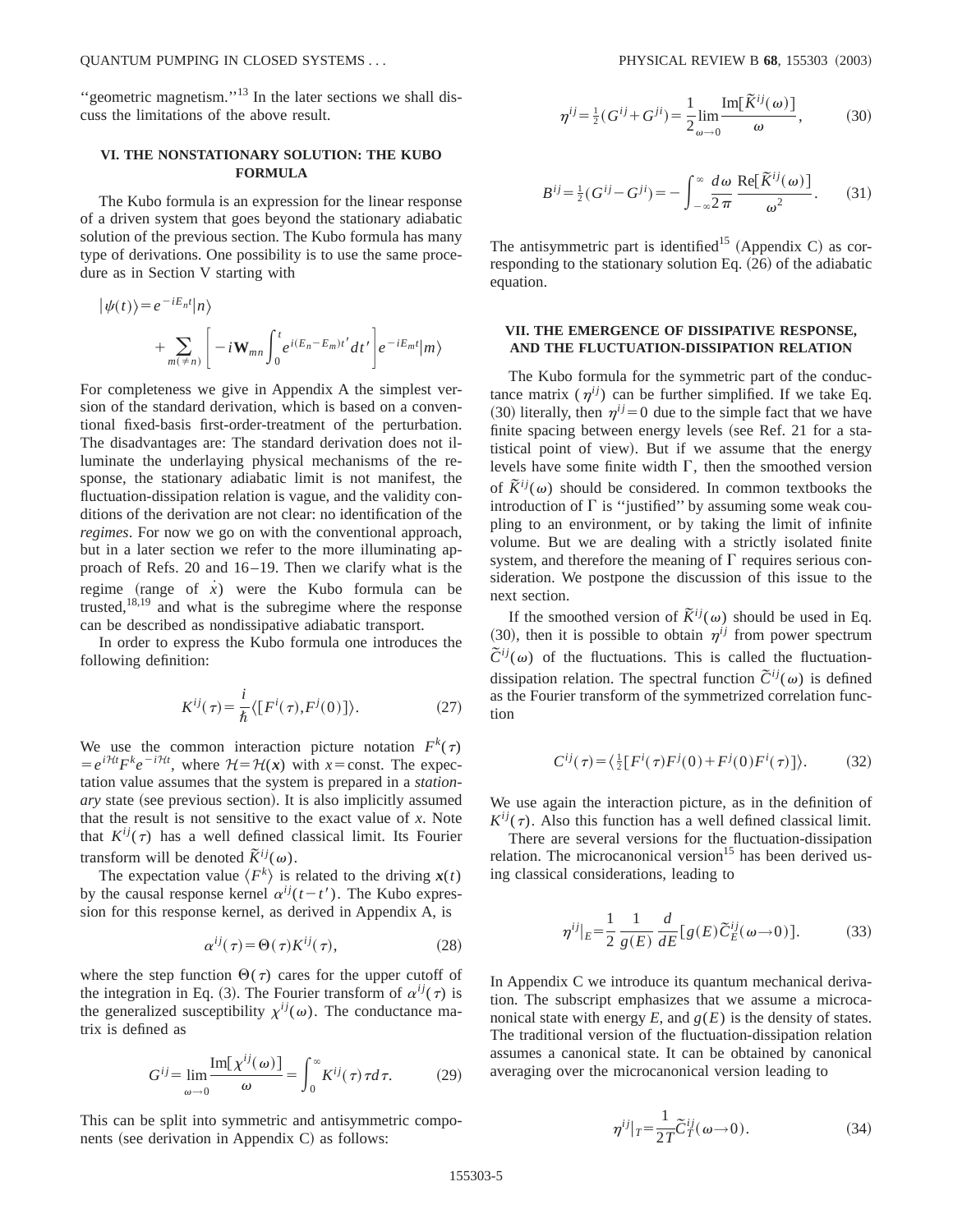# **VIII. THE VALIDITY OF LINEAR RESPONSE THEORY AND BEYOND**

The standard derivation of the dissipative part of the Kubo formula, leading to the fluctuation-dissipation relation (33), is not very illuminating physically. More troubling is the realization that one cannot tell from the standard derivation what are the conditions for its validity. An alternate, physically appealing derivation, $16-19$  is based on the observation that energy absorption is related to having diffusion in energy space.<sup>20</sup> In Appendix E we outline the main ingredients of this approach.

It should be clear that the diffusion picture of Appendix E holds only in case of *chaotic systems*. If this diffusion picture does not hold, then also the Kubo formula for  $\eta^{ij}$  does not hold. Driven one-dimensional systems are the obvious example for the failure of linear response theory. As in the case of the kicked rotator (standard map)  $(Ref. 22)$  there is a complicated route to chaos and stochasticity: By increasing the driving amplitude the phase space structure is changed. If the amplitude is smaller than a threshold value, then the diffusion is blocked by Kolmogorov-Arnold-Moser curves, and consequently there is not dissipation. Therefore the Kubo formula is not applicable in such cases.

The following discussion of *dissipative response* assumes that we deal with a quantized chaotic system. We would like to discuss the reason and the consequences of having an energy scale  $\Gamma$ . In the standard derivation the assumption of having level broadening as if comes out of the blue. As we already noted it is customary in textbooks to argue that either a continuum limit, or some small coupling to an environment is essential in order to provide  $\Gamma$ . But this is of course just a way to avoid confrontation with the physical problem of having a driven *isolated finite mesoscopic system*. In fact the energy scale  $\Gamma$  is related to the rate  $(\dot{x})$  of the driving:

$$
\Gamma = \left(\frac{\hbar \sigma}{\Delta^2}|\dot{x}|\right)^{2/3} \times \Delta,\tag{35}
$$

where for simplicity of presentation we assume one parameter driving. We use  $\Delta$  to denote the mean level spacing, and  $\sigma$  is the root mean square value of the matrix element  $F_{nm}$ between neighboring levels. In order to derive the above expression for  $\Gamma$  we have used the result of Ref. 19 (Sec. 17) for the "core width" at the breaktime  $t = t_{\text{ort}}$  of perturbation theory. The purpose of the present section is to give an optional "pedestrian derivation" for  $\Gamma$ , and to discuss the physical consequences.

Looking at the first order solution Eq.  $(24)$  of Sec. V one realizes that it makes sense provided  $|W_{mn}| \leq \Delta$ . This leads to the adiabaticity condition

$$
|\dot{x}| \ll \frac{\Delta^2}{\hbar \sigma}.
$$
 (36)

If this condition is not satisfied one should go beyond first order perturbation theory (FOPT), in a sense to be explained below. Note that this adiabaticity condition can be written as  $\Gamma \ll \Delta$ .

The adiabaticity condition  $(36)$  can be explained in a more illuminating way as follows: Let us assume that we prepare the system at time  $t=0$  at the level  $|n\rangle$ . Using *time dependent* FOPT we find out that a stationarylike solution is reached after the Heisenberg time  $t_H = 2\pi\hbar/\Delta$ . This is of course a valid description provided we do not have by then a breakdown of FOPT. The condition for this is easily found to be  $xt_H \le \delta x_c$ , where  $\delta x_c = \Delta/\sigma$ . This leads again to the adiabaticity condition  $(36)$ .

Another assumption in the derivation of Sec. V was that we can ignore the parametric dependence of  $E_n$  and *W* on  $x$ . The adiabaticity condition  $t_H \ll \delta x_c / \dot{x}$  manifestly justify such an assumption: We should think of  $t_H$  as the transient time for getting a stationarylike state, and we should regard  $\delta x_c$  as the parametric correlation scale.

As strange as it sounds, in order to have dissipation, it is essential to have a breakdown of FOPT. In the language of perturbation theory this implies a required summation of diagrams to *infinite order*, leading to an effective broadening of the energy levels. By iterating FOPT, neglecting interference terms, we get a *Markovian approximation* for the energy spreading process. This leads to the diffusion equation of Appendix E. This diffusion can be regarded as arising from Fermi-golden-rule transitions between energy levels. A simple ad-hoc way to determine the energy level broadening is to introduce  $\Gamma$  as a lower cutoff in the energy distribution which is implied by Eq.  $(24)$ :

$$
|\langle n|\psi\rangle|^2 = \frac{|\hbar x F_{mn}|^2}{(E_n - E_m)^4 + (\Gamma)^4}.
$$
 (37)

This constitutes a generalization of the well known procedure used by Wigner in order to obtain the local density of states.<sup>16,17</sup> However, in the present context we do not get a Lorentzian. The width parameter  $\Gamma$  is determined selfconsistently from normalization, leading to Eq.  $(35)$  (disregarding numerical prefactor).

We can summarize the above reasoning by saying that there is a *perturbative regime* that includes an adiabatic (FOPT) subregime. Outside of the adiabatic subregime we need *all orders* of perturbation theory leading to Fermigolden-rule transitions, diffusion in energy space, and hence dissipation. Thus the dissipative part of Kubo formula emerges only in the regime  $\Gamma > \Delta$ , which is just the opposite of the adiabaticity condition. The next obvious step is to determine the boundary of the perturbative regime. Following Refs. 18,19 we argue that the required condition is  $\Gamma$  $\ll \Delta_b$ . The bandwidth  $\Delta_b \propto \hbar$  is defined as the energy width  $|E_n - E_m|$  were the matrix elements  $F_{nm}$  are not vanishingly small. If the condition  $\Gamma \ll \Delta_b$  is violated we find ourselves in the nonperturbative regime where the Kubo formula cannot be trusted.<sup>18,19</sup>

We still have to illuminate why we can get in the perturbative regime a dissipative *linear* response in spite of the breakdown of FOPT. The reason is having a separation of scales  $(\Delta \ll \Gamma \ll \Delta_b)$ . The nonperturbative mixing on the small energy scale  $\Gamma$  does not affect the rate of first-order transitions between distant levels  $(\Gamma \ll |E_n - E_m| \ll \Delta_b)$ .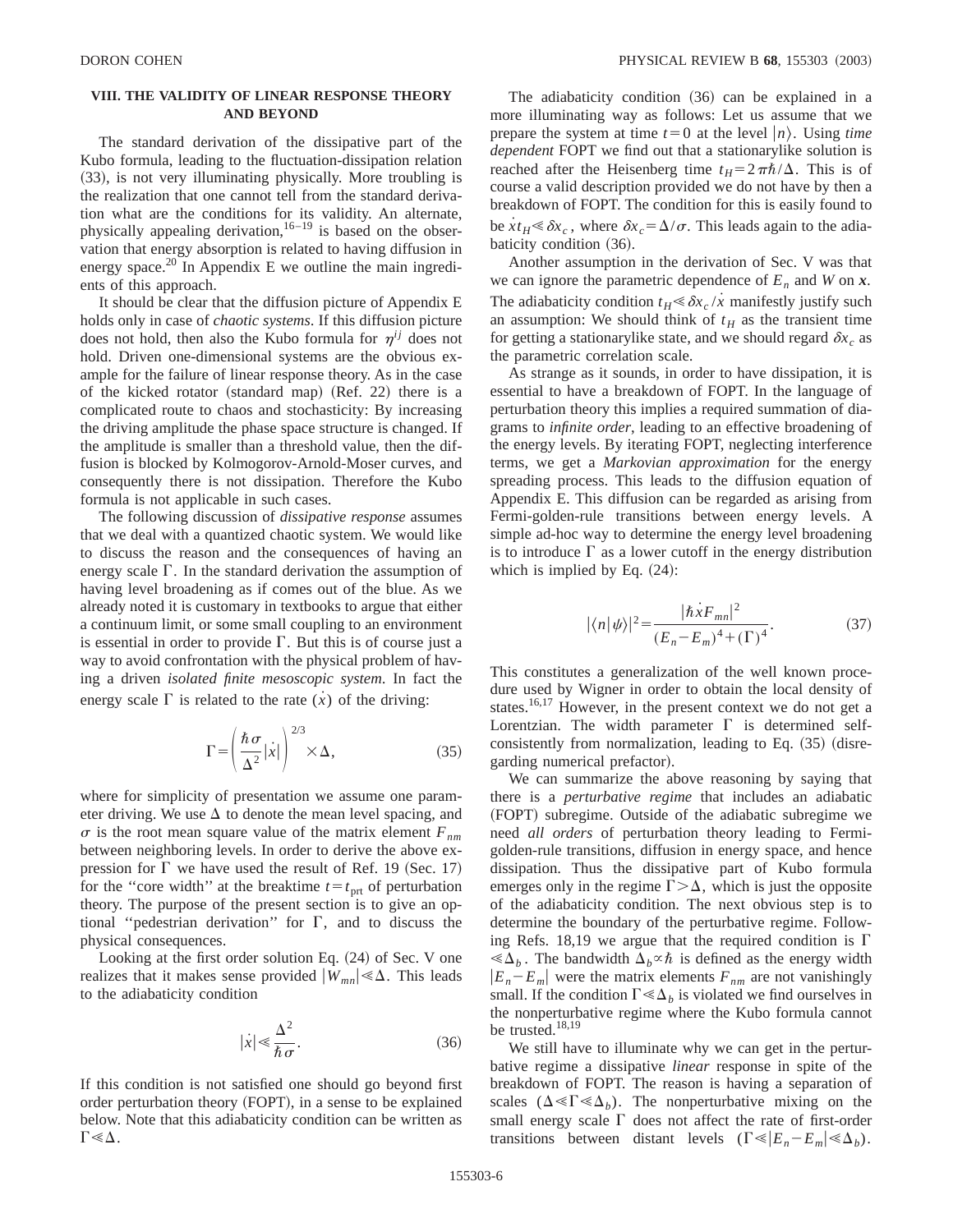Therefore Fermi golden rule picture applies to the description of the coarse grained energy spreading, and we get the linear response.

The existence of the adiabatic regime is obviously a quantum mechanical effect. If we take the formal limit  $\hbar \rightarrow 0$  the adiabaticity condition  $\Gamma \ll \Delta$  breaks down. In fact the *proper* classical limit is *nonperturbative*, because the weaker condition  $\Gamma \ll \Delta_b$  does not survive the  $\hbar \rightarrow 0$  limit. For further details see Refs. 16–19. In the nonperturbative regime the quantum mechanical derivation of Kubo formula is not valid. Indeed we have demonstrated $18$  the failure of Kubo formula in case of random-matrix models. But if the system has a classical limit, then Kubo formula still holds in the nonperturbative regime due to *semiclassical* (rather than quantummechanical) reasons.

The discussion of *dissipation* assumes a generic situation such that the Schrödinger equation does not have a stationary solution. This means that driven one-dimensional systems are automatically excluded. Another nongeneric possibility is to consider a special driving scheme, such as translation, rotation, or dilation. $^{23}$  In such case the time dependent Hamiltonian  $\mathcal{H}[\mathbf{x}(t)]$  possesses a stationary solution (provided the "velocity"  $\dot{x}$  is kept constant). Consequently we do not have a dissipation effect. In Sec. XI we discuss the simplest example of pumping by translation, where the stationary adiabatic solution of Sec. V is in fact exact, and no dissipation arises.

### **IX. APPLICATION TO PUMPING**

So far we have discussed the response for driving in a very general way. From now on we focus on a system with a ring geometry as described in the Introduction, and illustrated in Fig. 1. The shape of the ring is controlled by some parameters  $x_1$  and  $x_2$ , and  $x_3$  is the magnetic flux. The generalized force  $F<sup>3</sup>$  which is conjugate to the flux is the current. The time integral over the current is the transported charge

$$
Q = \oint \langle F^3 \rangle dt. \tag{38}
$$

In fact a less misleading terminology is to talk about ''probability current'' and ''integrated probability current.'' From a purely mathematical point of view it is not important whether the transported particle has an electrical charge.

Disregarding a possible persistent current contribution, the expression for the pumped charge is

$$
Q = -\left[\oint \mathbf{G} \cdot d\mathbf{x} + \oint \mathbf{B} \wedge d\mathbf{x}\right]_{k=3}.
$$
 (39)

If we neglect the first term, which is associated with the dissipation effect, and average the second ("adiabatic") term over the flux, then we get

$$
\overline{Q|_{\text{adiabatic}}} = -\frac{1}{2\pi\hbar} \int \int \mathbf{B} \cdot d\overrightarrow{x} \wedge d\overrightarrow{x}.\tag{40}
$$

The integration should be taken over a cylinder of vertical height  $2\pi\hbar$ , and whose basis is determined by the projection of the pumping cycle onto the  $(x_1, x_2)$  plane.

We already pointed out that the Berry phase  $(1/\hbar) \oint A_n \cdot d\vec{x}$  is gauge invariant. Therefore from Stokes law it follows that  $(1/\hbar)\int \int \mathbf{B} \cdot d\vec{x} \wedge d\vec{x}$  is independent of the surface, and therefore  $(1/\hbar)\oint_{\mathbf{B}} \mathbf{B} \cdot d\vec{x} \wedge d\vec{x}$  with closed surface should be  $2\pi\times$  integer. Integrating over a cylinder, as in Eq.  $(40)$ , is effectively similar to integrating over a closed surface (because of the  $2\pi$  periodicity in the vertical direction). This means that the flux averaged  $Q$  of Eq.  $(40)$  has to be an integer.

The common interest is in pumping cycles in the  $\Phi=0$ plane. This means that the zero order conservative contribution to *Q*, due to a persistent current, does not exist. Furthermore, from the reciprocity relations (see Appendix B) it follows that  $G^{31} = -G^{13}$  and  $G^{32} = -G^{23}$ , which should be contrasted with  $G^{12}=G^{21}$ . This means that a pumping cycle in the  $\Phi$ =0 plane is purely adiabatic: there is no dissipative contribution to *Q*. Only the  $\vec{B}$  field [second term in Eq. (39)] is relevant to the calculation of the pumped charge, and its vertical component  $B<sup>12</sup>$  vanishes due to the time reversal symmetry.

The absence of dissipative contribution for a cycle in the  $\Phi$ =0 plane, does not imply that dissipation is not an issue. The symmetric part of the conductance matrix  $\eta^{ij}$  is in general nonzero, leading to an energy absorption rate which is proportional to  $\dot{x}^2$ . This implies that the energy absorption per cycle is proportional to  $|x|$ . Therefore we are able to minimize the dissipation effect by making the pumping cycle very slow. Furthermore, if we get into the quantummechanical adiabatic regime, then  $\eta^{ij}$  becomes extremely small, and then we can neglect the dissipation effect as long as quantum-mechanical adiabaticity can be trusted.

Whenever the dissipation effect cannot be neglected, one should specify whether or how a *stationary operation* is achieved. In case of pumping in open system the stationary operation is implicitly guaranteed by having equilibrated reservoirs, where the extra energy is dissipated to infinity. In case of pumping in closed system the issue of stationary operation is more subtle: In the adiabatic regime, to the extend that adiabaticity can be trusted, we have a stationary solution to the transport problem, as defined in Sec. V. But outside of the adiabatic regime we have diffusion in energy space (Appendix E) leading to a slow energy absorption (dissipation). Thus a driven system is heated up gradually (though possibly very slowly). Strictly speaking a stationary operation is not achieved, unless the system is in (weak) thermal contact with some large bath. Another way to reach a stationary operation, that does not involve an external bath, is by having an effectively bounded phase space. This is the case with the mixed phase space example which is discussed in Ref. 12. There the stochasticlike motion takes place in a bounded chaotic region in phase space.

#### **X. CLASSICAL DISSIPATIVE PUMPING**

Before we discuss the quantum mechanical pumping, it is instructive to bring simple examples for *classical* pumping.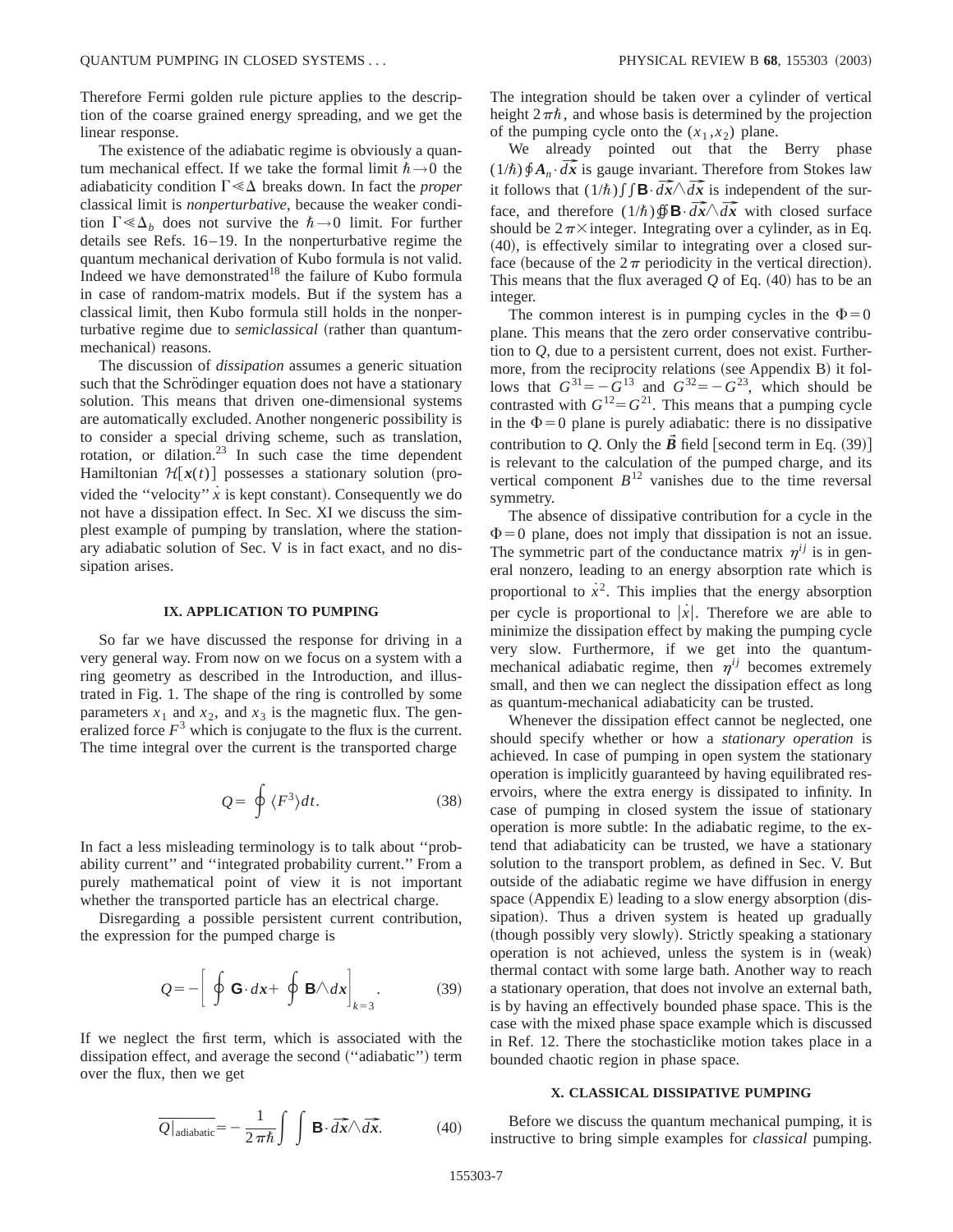In the following we consider one particle (*r*) in a twodimensional ring as in Fig.  $1(a)$ .

The first example is for classical *dissipative* pumping. The conductance  $G = G^{33}$  can be calculated for this system<sup>24</sup> leading to a mesoscopic variation of the Drude formula. The current is given by Ohm law  $I = -G \times \dot{\Phi}$ , where  $-\dot{\Phi}$  is the electromotive force.

Consider now the following pumping cycle: Change the flux from  $\Phi_1$  to  $\Phi_2$ , hence pumping charge  $Q=-G(1)$  $\times$ ( $\Phi_2 - \Phi_1$ ). Change the conductance from *G*(1) to *G*(2) by modifying the shape of the ring. Change the flux from  $\Phi_2$ back to  $\Phi_1$ , hence pumping charge  $Q(2) = -G(2) \times (\Phi_1)$  $-\Phi_2$ ). Consequently the net pumping is

$$
Q = [G(2) - G(1)] \times (\Phi_2 - \Phi_1). \tag{41}
$$

Thus we have used the dissipative part of the conductance matrix  $[$ first term in Eq.  $(39)$ ] in order to pump charge. In the quantum mechanical version of this example extra care should be taken with respect to the zero order contribution of the persistent current.

#### **XI. CLASSICAL ADIABATIC PUMPING**

The second example is for classical *adiabatic* pumping. The idea is to trap the particle inside the ring by a potential well, and then to make a translation of the trap along a circle. The result of such a cycle is evidently  $Q=1$ . We would like to see how this trivial result emerges form the Kubo formula.

Let  $(r, p)$  be the canonical coordinate of the particle in the ring, while  $(x_1, x_2)$  are the center coordinate of a trapping potential. The Hamiltonian is

$$
\mathcal{H}[\mathbf{r}, \mathbf{p}; \mathbf{x}(t)] = \frac{1}{2m} \Bigg[ p_{\perp}^2 + \Bigg( p_{\parallel} - \frac{1}{2\pi\sqrt{x_1^2 + x_2^2}} \Phi(t) \Bigg) \Bigg] + U_{\text{trap}} [r_1 - x_1(t), r_2 - x_2(t)], \tag{42}
$$

where  $p_{\parallel}$  and  $p_{\perp}$  are the components of the momentum along the ring and in the perpendicular (transverse) directions. The pumping is done simply by cycling the position of the trap. The translation of the trap is assumed to be along an inside circle of radius *R*,

$$
\mathbf{x}(t) = [R\cos(\Omega t), R\sin(\Omega t), \Phi = \text{const}].
$$
 (43)

In this problem the stationary solution of Sec. V is an exact solution. Namely

$$
|\psi(t)\rangle = e^{i\max \cdot r} |n[x(t)]\rangle, \qquad (44)
$$

where  $|n(x)\rangle \rightarrow \psi^{(n)}(r-x)$  are the eigenfunctions of a particle in the trap. Equation  $(44)$  is just Galilei transformation from the moving (trap) frame to the laboratory frame.

It is *a priori* clear that in this problem the pumped charge per cycle is  $Q=1$ , irrespective of  $\Phi$ . Therefore the *B* field must be

$$
\vec{B} = -\frac{(x_1, x_2, 0)}{2\pi(x_1^2 + x_2^2)}.
$$
 (45)

This can be verified by calculation via Eq.  $(18)$ . The singularity along the  $x_3$  axis is not of quantum-mechanical origin: It is not due to degeneracies, but rather due to the diverging current operator  $(\partial \mathcal{H}/\partial x_3 \propto 1/\sqrt{x_1^2 + x_2^2})$ .

### **XII. QUANTUM PUMPING**

We turn now to the quantum-mechanical case. Consider an adiabatic cycle that involves a particular energy level *n*. This level is assumed to have a degeneracy point at  $(x_1^{(0)}, x_2^{(0)}, \Phi^{(0)})$ . It follows that in fact there is a vertical chain of degeneracy points:

chain=(
$$
x_1^{(0)}, x_2^{(0)}, \Phi^{(0)}+2\pi\hbar\times \text{integer}).
$$
 (46)

These degeneracy points are important for the geometrical understanding of the  $\vec{B}$  field, as implied by Eq. (18). Every degeneracy point is similar to a monopole charge. The total flux that emerges from each monopole must be  $2\pi\hbar$  $\times$  integer for a reason that was explained after Eq. (40). Thus the monopoles are quantized in units of  $\hbar/2$ . The  $\vec{B}$  field which is created (so to say) by a vertical chain of monopoles may have a different *near field* and *far field* behavior, which we discuss below.

The far field region exists if the chains are well isolated. Later we explain that "far" means  $g_T \ll 1$ , where  $g_T$  is the Thouless conductance. The far field is obtained by regarding the chain as a smooth line. This leads *qualitatively* to the same field as in Eq. (45). Consequently, for a "large radius" pumping cycle in the  $\Phi=0$  plane, we get  $|Q|\approx 1$ . In the following we are interested in the deviation from exact quantization: If  $\phi^{(0)}=0$  we expect to have  $|Q|\geq 1$ , while if  $\phi^{(0)} = \pi$  we expect  $|Q| \le 1$ . Only for the  $\phi$  averaged *Q* of Eq.  $(40)$  we get *exact quantization*.

The deviation from  $|Q| \approx 1$  is extremely large if we consider a tight pumping cycle around a  $\phi^{(0)}=0$  degeneracy. After linear transformation of the shape parameters, the energy splitting  $\Delta = E_n - E_m$  of the energy level *n* from its neighboring (nearly degenerated) level  $m$  can be written as

$$
\Delta = \left[ (x_1 - x_1^{(0)})^2 + (x_2 - x_2^{(0)})^2 + c^2 (\phi - \phi^{(0)})^2 \right]^{1/2} \tag{47}
$$

where  $c$  is a constant. The monopole field is accordingly

$$
\vec{B} = \pm \frac{c}{2} \frac{(x_1 - x_1^{(0)}, x_2 - x_2^{(0)}, x_3 - x_3^{(0)})}{\left[ (x_1 - x_1^{(0)})^2 + (x_2 - x_2^{(0)})^2 + \left( \frac{c}{\hbar} \right)^2 (x_3 - x_3^{(0)})^2 \right]^{3/2}},
$$
\n(48)

where the prefactor is determined by the requirement of having a single  $(\hbar/2)$  monopole charge. Assuming a pumping cycle of radius *R* in the  $\Phi$ =0 plane we get from the second term of Eq.  $(39)$ 

$$
Q = -\left[\oint \mathbf{B} \wedge d\mathbf{x}\right]_3 = \mp \pi \sqrt{g_T},\tag{49}
$$

where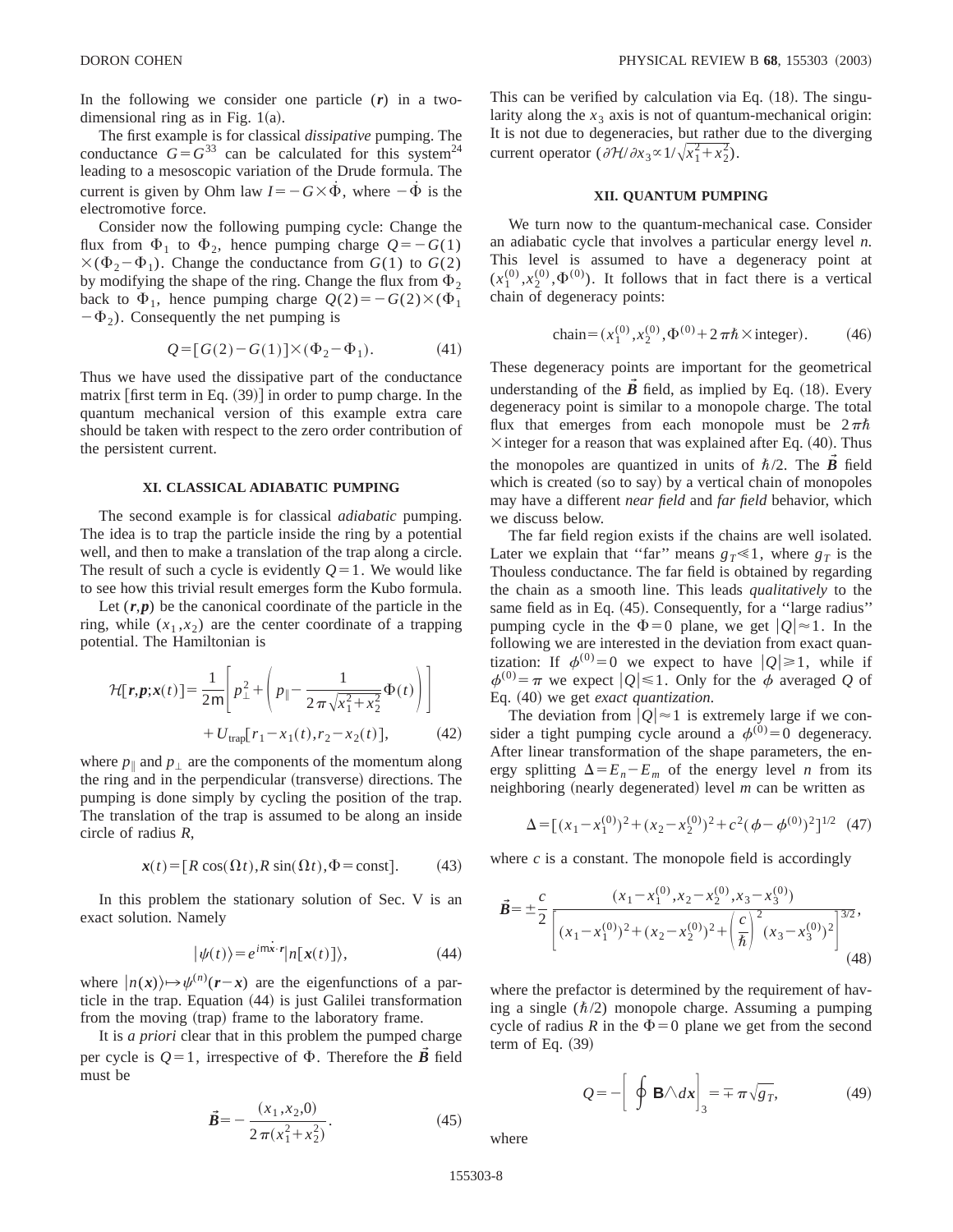$$
g_T = \frac{1}{\Delta} \frac{\partial^2 \Delta}{\partial \phi^2} = \frac{c^2}{R^2}
$$
 (50)

is a practical definition for the Thouless conductance in this context. It is used here simply as a measure for the sensitivity of an energy level to the magnetic flux  $\Phi$ .

What we want to do in the next sections is to interpolate between the near field result, which is  $Q = \mathcal{O}(\sqrt{g_T})$ , and the far field result, which is  $Q = \mathcal{O}(1)$ . For this purpose it is convenient to consider a particular model that can be solved exactly.

### **XIII. THE DOUBLE BARRIER MODEL**

A simple example for quantum pumping is the double barrier model. An open geometry version of this model has been analyzed in Ref. 8 using the *S* matrix approach. The analogous closed geometry version is obtained by considering a one-dimensional ring with two delta barriers. As we are going to explain below, the pumping process in this model can be regarded as a particular example of an adiabatic transfer scheme: The electrons are adiabatically transferred from state to state one by one as in ''musical chair game.''

The two delta barriers version of the double barrier model is illustrated in Fig. 2. The length of the ring is *L*, with periodic boundary conditions on  $-(L/2) \lt r \lt (L/2)$ . A dot region  $|Q| < a/2$  is defined by the potential

$$
U(r;c_1,c_2) = \frac{1}{c_1} \delta \left( r + \frac{a}{2} \right) + \frac{1}{c_2} \delta \left( r - \frac{a}{2} \right). \tag{51}
$$

It is assumed that  $c_1$  and  $c_2$  are small enough so one can classify the ring eigenstates into two categories: wire states and dot states. The latter are those states that are localized in the dot region  $|Q| < a/2$  in the limit of infinitely high barriers. We define the Fermi energy as the energy of the last occupied wire level in the limit of infinitely high barriers.

The three parameters that we can control are the flux  $x_3$  $= \Phi = \hbar \phi$ , the bias  $x_1 = c_1 - c_2$ , and the dot potential  $x_2$  $E_{dot}$  which is related to  $c_1+c_2$ . The energy  $E_{dot}$  correspond to the dot state which is closest to the Fermi energy  $E_F$ from above. We assume that the other dot levels are much further away from the Fermi energy, and can be ignored. Note that another possible way to control the dot potential, is simply by changing a gate voltage: That means to assume that there is a control over the potential floor in the region  $|Q| < a/2$ .

The pumping cycle is assumed to be in the  $\Phi=0$  plane, so there is no issue of conservative persistent current contribution. The pumping cycle is defined as follows: We start with a positive bias  $(x_1>0)$  and lower the dot potential from a large  $x_2 \ge E_F$  value to a small  $x_2 \le E_F$  value. As a result, one electron is transfered via the *left* barrier into the dot region. Then we invert the bias  $(x_1 < 0)$  and raise back  $x_2$ . As a result the electron is transferred back into the wire via the *right* barrier.

A closer look at the above scenario [Fig. 2(b)] reveals the following: As we lower the dot potential across a wire level, an electron is adiabatically transferred once from left to right and then from right to left. As long as the bias is positive  $(x_1>0)$  the net charge being pumped is very small (|Q|  $\leq 1$ ). Only the lowest wire level that participate in the pumping cycle carries  $Q = \mathcal{O}(1)$  net charge: It takes an electron from the left side, and after the bias reversal it emits it into the right side. Thus the pumping process in this model can be regarded as a particular example<sup>14</sup> of an adiabatic transfer scheme: The electrons are adiabatically transferred from state to state, one by one, as in ''musical chair game.''

For a single occupied level the net *Q* is the sum of charge transfer events that take place in four avoided crossings (two avoided crossings in case of the lowest level). For many particle occupation the total *Q* is the sum over the net *Q*'s which are carried by individual levels. For a dense zero temperature Fermi occupation the summation over all the net *Q*'s is a telescopic sum, leaving noncanceling contributions only from the first and the last adiabatic crossings. The latter involve the last occupied level at the Fermi energy.

### **XIV. THE THREE SITE LATTICE HAMILTONIAN**

Rather than analyzing the two-delta-barriers version of the double barrier model, we consider below a simplified version that still contains the *same* essential ingredients. This is obtained by considering a three site lattice Hamiltonian. The advantage is obviously the possibility to make an exact analytical treatment that does not involve approximations.

The middle site in the three site lattice Hamiltonian supports a single dot state, while the two other sites support two wire states. The Hamiltonian is

$$
\mathcal{H} \mapsto \begin{pmatrix} 0 & c_1 & e^{i\phi} \\ c_1 & u & c_2 \\ e^{-i\phi} & c_2 & 0 \end{pmatrix} . \tag{52}
$$

The three parameters are the bias  $x_1 = c_1 - c_2$ , the dot energy  $x_2 = u$ , and the flux  $x_3 = \Phi = \hbar \phi$ . For presentation purpose we assume that  $0 < c_1, c_2 \le 1$ , and characterize the wire-dot coupling by the parameter  $c = \sqrt{c_1 c_2}$ .

The eigenstates are  $E_n$ . Disregarding the interaction with the dot ( $c=0$ ) we have two wire states with  $E=\pm 1$ . This implies degeneracies for  $x_2 = u = 1$ . Once we switch on the coupling  $(c>0)$ , the only possible degeneracies are between the even dot state and the odd wire state of the mirror symmetric Hamiltonian  $(x_1=0)$ . The flux should be either integer (for degeneracy of the dot level with the lower wire level), or half integer (for degeneracy of the dot level with the upper wire level). Thus we have two vertical chains of degeneracies:

the negative chain= $(0,-1+c^2,2\pi\hbar\times \text{integer}),$ 

the positive chain= $(0,1-c^2,\pi+2\pi\hbar\times)$ integer.

In order to calculate the  $\vec{B}$  field and pumped charge  $Q$ , we have to find the eigenvalues and the eigenvectors of the Hamiltonian matrix. The secular equation for the eigenvalues is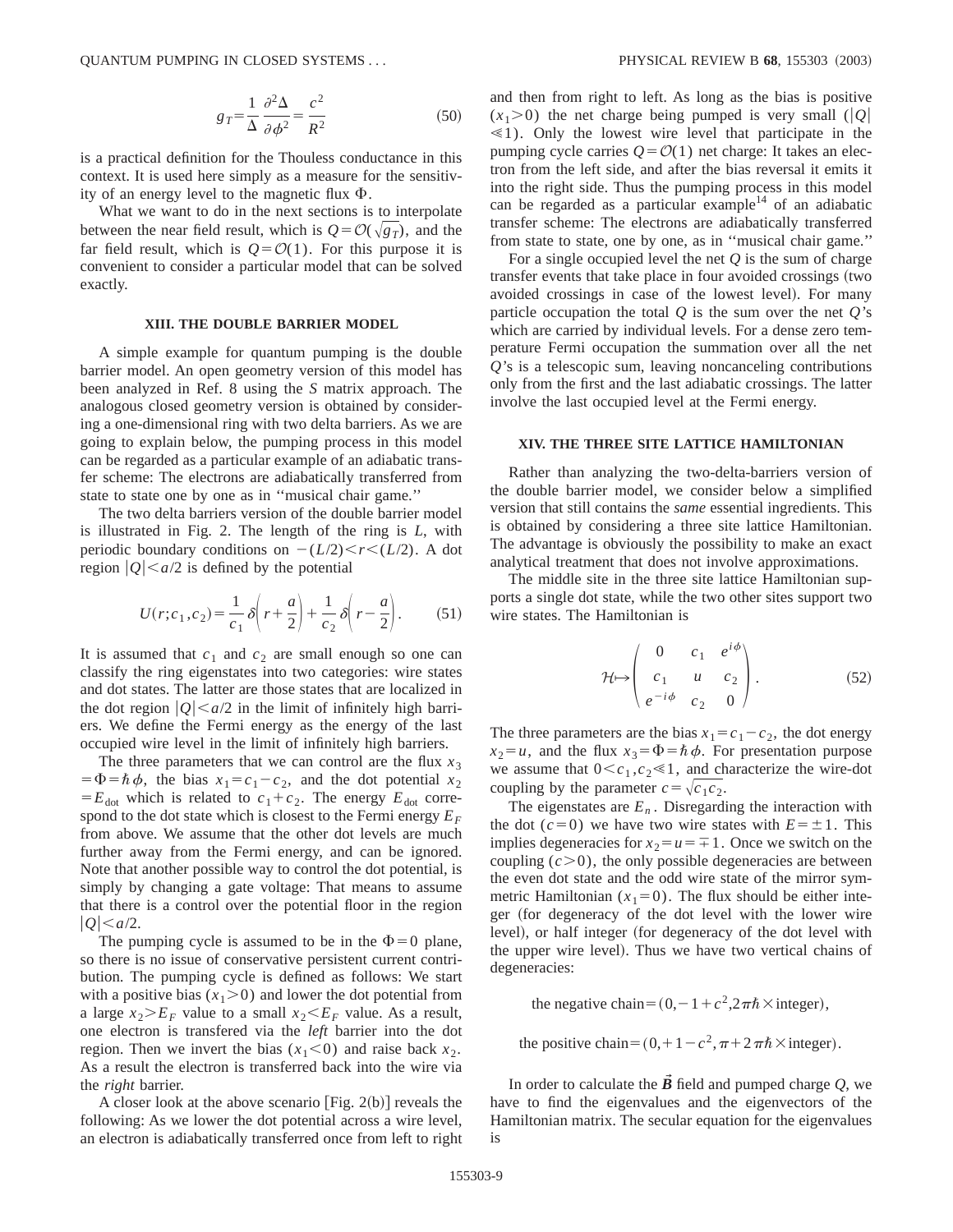$$
E^3 - uE^2 - (1 + c_1^2 + c_2^2)E + u - 2c_1c_2\cos(\phi) = 0.
$$

Using the notations

$$
Q = \frac{1}{9}u^2 + \frac{1}{3}(1+c_1^2+c_2^2),
$$
  

$$
\mathcal{R} = \frac{1}{27}u^3 + \frac{1}{6}(1+c_1^2+c_2^2)u - \frac{1}{2}u + c_1c_2\cos(\phi)\cos(\theta)
$$
  

$$
= \frac{\mathcal{R}}{\sqrt{162}}.
$$

 $\sqrt{Q^3}$ 

the roots of the above cubic equation are

$$
E_n = \frac{1}{3}u + 2\sqrt{Q}\cos\left(\frac{1}{3}\theta + n\frac{2\pi}{3}\right),\tag{53}
$$

where  $n=0,\pm 1$ . The corresponding eigenstates are

$$
|n(x)\rangle \mapsto \frac{1}{\sqrt{S}} \begin{pmatrix} c_2 e^{i\phi} + c_1 E_n \\ 1 - E_n^2 \\ c_1 e^{-i\phi} + c_2 E_n \end{pmatrix},
$$
 (54)

where *S* is the normalization, namely,

$$
S = (1 - E_n^2)^2 + (c_1 + c_2 E_n)^2 + (c_2 + c_1 E_n)^2.
$$
 (55)

For the calculation of the pumped charge in the next paragraph it is useful to notice that for  $E = \pm 1$  the normalization is  $S=2(c_1\pm c_2)^2$ , while for  $E=0$  the normalization is *S*  $\approx$  1.

After some algebra we find that the first component of the *B* field in the  $\Phi = 0$  plane is

$$
B^{1} = -2 \operatorname{Im} \left\langle \frac{\partial}{\partial u} n(x) \middle| \frac{\partial}{\partial \phi} n(x) \right\rangle \tag{56}
$$

$$
= -\left(c_1^2 - c_2^2\right) \frac{1}{S^2} \frac{\partial S}{\partial u},\tag{57}
$$

which is illustrated in Fig. 3. From here it follow that if we keep constant bias, and change only  $x_2 = u$ , then the pumped charge is

$$
Q = -\int B^1 dx_2 = -(c_1^2 - c_2^2) \frac{1}{S} \Big|_{\text{initial}}^{\text{final}}.
$$
 (58)

For a planar ( $\Phi$ =0) pumping cycle around the negative vertical chain the main contribution to *Q* comes from the two crossings of the  $x_2 \approx -1$  line. Hence we get

$$
Q = \frac{c_1 + c_2}{c_1 - c_2} = \sqrt{1 + 2g_T},
$$
\n(59)

where the Thouless conductance in this context refers to the avoided crossing, and is defined as

$$
g_T \equiv \frac{1}{\Delta} \left. \frac{\partial^2 \Delta}{\partial \phi^2} \right|_{\phi = 0} = \frac{2c_1 c_2}{(c_1 - c_2)^2}.
$$
 (60)



FIG. 3. The first component of the  $\vec{B}$  field for a particle in the middle level of the three site lattice model. It is plotted as a function of the dot potential  $x_2 = u$ . The other parameters are  $\phi = 0$ , and  $c_1=0.1$ , while  $c_2=0.04$  for the thick line and  $c_2=0.02$  for the thin line. In the limit  $c_2 \rightarrow 0$ , all the charge that is transferred from the left side into the dot during the first avoided crossing, is emitted back into the left side during the second avoided crossing. Inset: The eigenenergies  $E_n(x)$  for the  $c_2=0.04$  calculation.

A similar calculation of the pumped charge for a planar cycle around the positive chain leads to

$$
Q = -\frac{c_1 - c_2}{c_1 + c_2} = -\sqrt{1 - 2g_T} \tag{61}
$$

with  $g_T=2c_1c_2/(c_1+c_2)^2$ . In both cases we have approximate quantization  $Q = \pm 1 + \mathcal{O}(g_T)$  for  $g_T \ll 1$ , while for a tight cycle either  $Q \rightarrow \infty$  or  $Q \rightarrow 0$  depending on which line of degeneracies is being encircled. If the pumping cycle encircles both chains then we get  $Q = 4c_1c_2/(c_1^2 - c_2^2)$ . In the latter case  $Q = \mathcal{O}(g_T)$  for  $g_T \ll 1$ , with no indication for quantization.

#### **XV. SUMMARY AND DISCUSSION**

We have shown how the Kubo formalism can be used in order to derive both classical and quantum-mechanical results for the pumped charge *Q* in a closed system. In this formulation the distinction between dissipative and nondissipative contributions is manifest.

Within the framework of the Kubo formalism (disregarding nonlinear corrections) we have made a distinction between the following levels of treatment: strict adiabaticity (outcome of zero order treatment), adiabatic transport (outcome of stationary first order treatment), and dissipation (the result of first order transitions).

In the adiabatic regime one can assume a *stationary* solution to the adiabatic equation, which implies no dissipation effect. This leads to the picture of adiabatic transport, where the Berry phase is the outcome of a zero order treatment, while the "geometric magnetism" of Eq.  $(26)$  is the outcome of a first order treatment of the interlevel couplings.

In some very special cases (translations, rotations and dilations) this assumption (of having a stationary solution) is in fact exact, but in generic circumstance this assumption is an approximation. Outside of the adiabatic regime the stationary solution cannot be trusted.

Assuming quantized *chaotic dynamics* one argues that Fermi-golden-rule transitions between levels lead to (slow)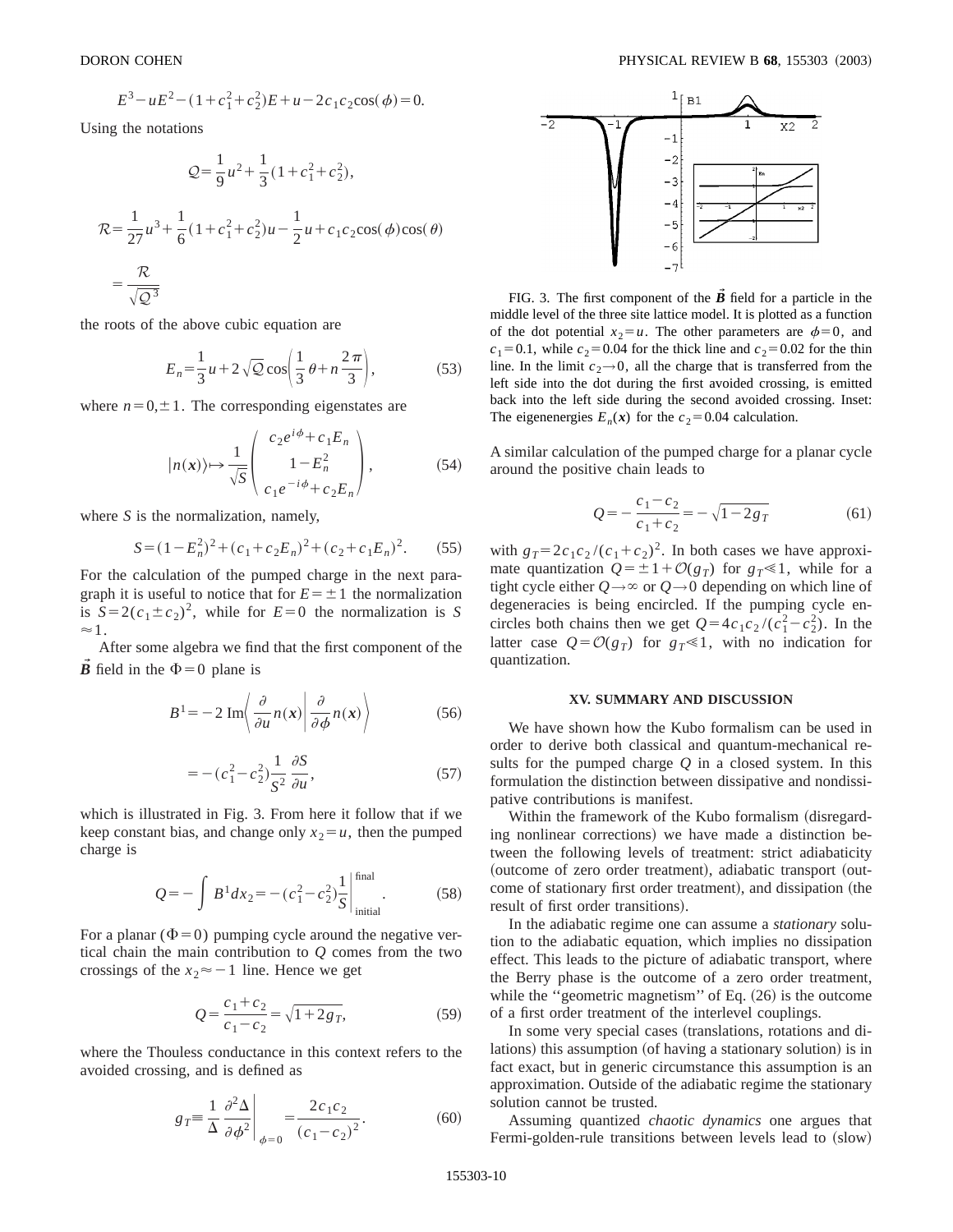diffusion in energy  $[Eq. (E1)]$ . This leads to the emergence of the dissipative part in the Kubo formula. We have obtained an expression [Eq. (35)] for the energy scale  $\Gamma \propto |\dot{x}|^{2/3}$  that controls the dissipative effect. We have explained that the dissipative contribution to the Kubo formula is valid only in the regime  $\Delta < \Gamma \ll \Delta_h$ . Otherwise the dynamics is either of adiabatic nature ( $\Gamma \ll \Delta$ ) or nonperturbative ( $\Gamma > \Delta$ ).

In order to calculate the pumped charge *Q* we have to perform a closed line integral over the conductance  $[Eq.$  $(39)$ ]. This may have in general both adiabatic and dissipative contributions. For the common pumping cycle in the  $\Phi$ =0 plane, only the adiabatic contribution exists. This follows from the reciprocity relations (Sec. IX). Still we have emphasized (without any contradiction) that in the same circumstances a dissipation effect typically accompanies the pumping process.

The quantum adiabatic contribution to the pumping is determined by a line integral over a  $\vec{B}$  field which is created by *monopoles*. The monopoles, which are related to the degeneracies of the Hamiltonian, are located along vertical chains in *x* space [Eq.  $(46)$ ]. The three site model provides the simplest example for such vertical chains: By calculating the  $\vec{B}$ field which is created (so to say) by these chains, we were able to determine the charge which is pumped during a cycle  $[e.g., Eq. (59)].$ 

The (monopoles of the) vertical chains have *near field* regions [Eq.  $(48)$ ]. If the chains are well isolated in *x* space, then there are also *far field* regions. The far field regions are defined as those where the Thouless conductance is very small  $(g_T \ll 1)$ . Pumping cycles that are contained in the far field region of a given chain lead to an approximately quantized pumping  $Q = \text{integer} + \mathcal{O}(g_T)$ . It is important to realize that the existence of far field regions in *x* space is associated with having a low dimensional system far away from the classical limit. In a quantized chaotic system it is unlikely to have  $g_T \le 1$  along a pumping cycle. As we take the  $\hbar \rightarrow 0$ limit the vertical chains become very dense, and the far field regions disappear.

In the subtle limiting case of open geometry we expect to get agreement with the *S*-matrix formula of Büttiker, Prétre, and Thomas  $(BPT)$ .<sup>6</sup> Using the notations of the present Paper the BPT formula for the current that comes out of  $(say)$  the right lead can be written as

$$
G^{3j} = \frac{e}{2\pi i} \operatorname{trace} \left( P \frac{\partial S}{\partial x_j} S^{\dagger} \right),\tag{62}
$$

where *P* is the projector on the right lead channels. For  $G^{33}$ the above reduces to the Landauer formula. The details regarding the relation between the Kubo formula and the BPT formula will be published in a separate paper.<sup>10</sup> Here we just note that the derivation is based on a generalization of the Fisher-Lee approach.<sup>3,25,26</sup>

Finally it is important to remember that the theory of driven systems is the corner stone for the analysis of interaction between ''slow'' and ''fast'' degrees of freedom. Assume that the  $x_j$  are in fact dynamical variable, and that the conjugate momenta are  $p_i$ . The standard textbook example is the study of diatomic molecules. In such a case  $x_i$  are the locations of the nuclei. The total Hamiltonian is assumed to be of the general form

$$
\mathcal{H}_{\text{total}} = \frac{1}{2M} \sum_{j} p_j^2 + \mathcal{H}(x), \tag{63}
$$

where  $H$  is the Hamiltonian of the "fast" degrees of freedom (in the context of molecular physics these are the electrons). Rather than using the standard basis, one can use the Born-Oppenheimer basis  $|x, n(x)\rangle = |x\rangle \otimes |n(x)\rangle$ . Then the Hamiltonian can be written as

$$
\mathcal{H}_{\text{total}} = \frac{1}{2M} \sum_{j} [p_j - A_{nm}^j(\mathbf{x})]^2 + \delta_{nm} E_n(\mathbf{x}),
$$

where the interaction term is consistent with Eq.  $(19)$ . Thus it is evident that the theory of driven systems is a special limit of this problem, which is obtained if we treat the  $x_i$  as classical variables.

#### **ACKNOWLEDGMENT**

It is my pleasure to thank Yshai Avishai (Ben-Gurion University), Yosi Avron (Technion), Thomas Dittrich (Colombia), Shmuel Fishman (Technion), Tsampikos Kottos (Gottingen), and Holger Schantz (Gottingen) for useful discussions. This research was supported by the Israel Science Foundation (Grant No.  $11/02$ ), and by a grant from the GIF, the German-Israeli Foundation for Scientific Research and Development.

# **APPENDIX A: THE KUBO FORMULA: STANDARD DERIVATION**

In this appendix we present an elementary textbook-style derivation of the Kubo formula. For notational simplicity we write the Hamiltonian as  $\mathcal{H} = \mathbf{H}_0 - f(t)\mathbf{V}$ . It is assumed that the system, in the absence of driving, is prepared in a stationary state  $\rho_0$ . In the presence of driving we look for a first order solution  $\rho(t) = \rho_0 + \tilde{\rho}(t)$ . The equation for  $\tilde{\rho}(t)$  is

$$
\frac{\partial \widetilde{\rho}(t)}{\partial t} \approx -i[\mathbf{H}_0, \widetilde{\rho}(t)] + if(t)[\mathbf{V}, \rho_0].
$$
 (A1)

This equation can be rewritten as

$$
\frac{\partial}{\partial t} [\mathbf{U}_0(t)^{-1} \widetilde{\rho}(t) \mathbf{U}_0(t)] \approx i f(t) [\mathbf{U}_0(t)^{-1} \mathbf{V} \cdot \mathbf{U}_0(t), \rho_0],
$$

where  $U_0(t)$  is the evolution operator which is generated by  $H_0$ . The solution of the latter equation is

$$
\tilde{\rho}(t) \approx \int^t i \{ \mathbf{V}[-(t-t')] , \rho_0 \} f(t') dt', \tag{A2}
$$

where we use the usual definition of the ''interaction picture'' operator  $\mathbf{V}(\tau) = \mathbf{U}_0(\tau)^{-1} \mathbf{V} \cdot \mathbf{U}_0(\tau)$ .

Consider now the time dependence of the expectation value  $\langle \mathbf{F} \rangle_t = \text{tr}[\mathbf{F}\rho(t)]$  of an observable. Disregarding the zero order contribution, the first order expression is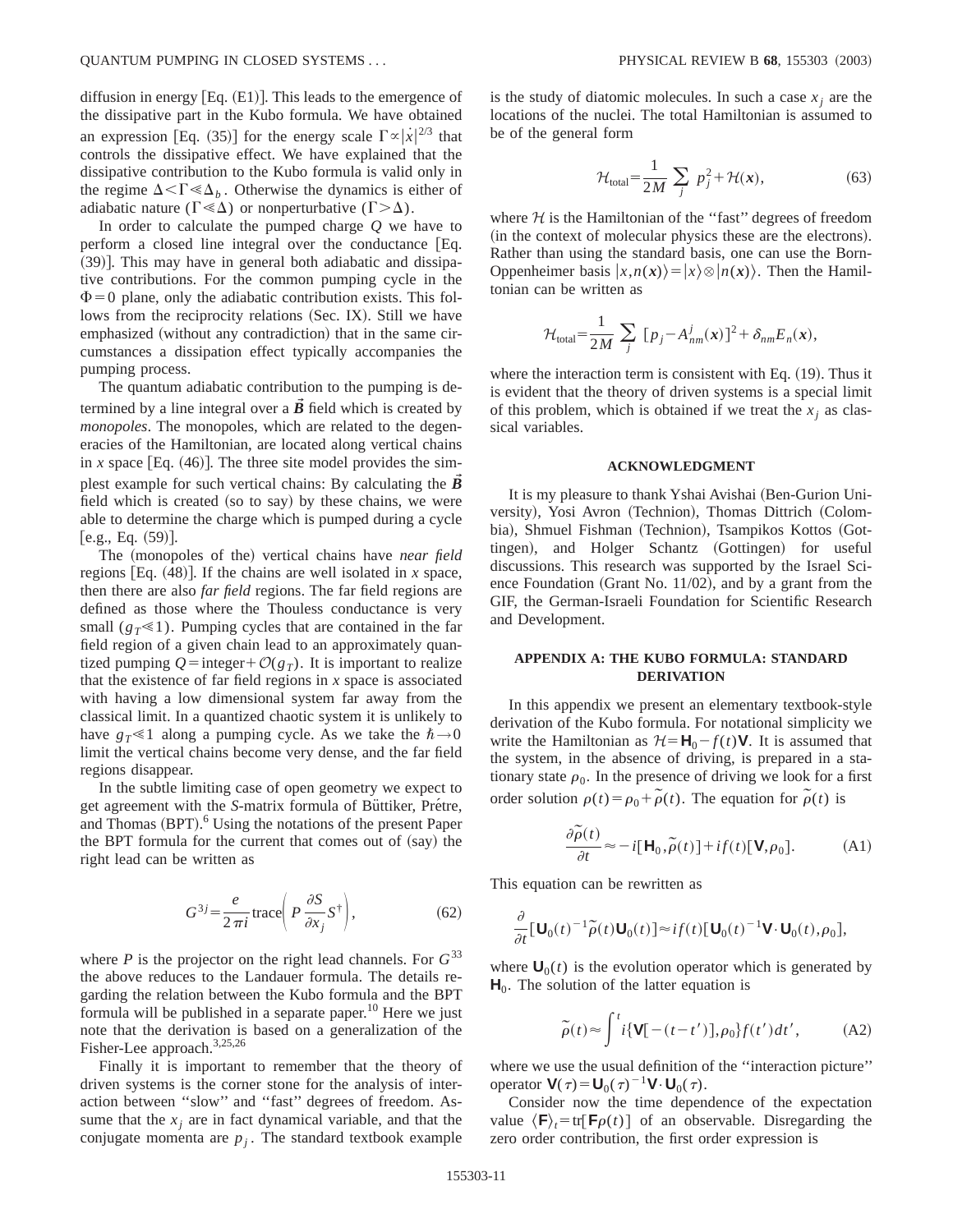$$
\langle \mathbf{F} \rangle_t \approx \int^t i \, \text{tr} \{ \mathbf{F}[\mathbf{V}(-(t-t')), \rho_0] \} f(t') \, dt' \n= \int^t \alpha(t-t') f(t') \, dt',
$$

where the response kernel  $\alpha(\tau)$  is defined for  $\tau > 0$  as

$$
\alpha(\tau) = i \operatorname{tr} \{ \mathbf{F}[\mathbf{V}(-\tau), \rho_0] \} = i \operatorname{tr} \{ [\mathbf{F}, \mathbf{V}(-\tau)] \rho_0 \}
$$

$$
= i \langle [\mathbf{F}, \mathbf{V}(-\tau)] \rangle = i \langle [\mathbf{F}(\tau), \mathbf{V}] \rangle. \tag{A3}
$$

We have used above the cyclic property of the trace operation; the stationarity  $U_0 \rho_0 U_0^{-1} = \rho_0$  of the unperturbed state; and the definition  $\mathbf{F}(\tau) = \mathbf{U}_0(\tau)^{-1}\mathbf{F} \cdot \mathbf{U}_0(\tau)$ .

## **APPENDIX B: REMARKS REGARDING THE GENERALIZED SUSCEPTIBILITY**

In this appendix we would like to further illuminate the relation between the generalized susceptibility and the conductance matrix. The generalized susceptibility  $\chi^{kj}(\omega)$  is the Fourier transform of the causal response kernel  $\alpha^{kj}(\tau)$ . Therefore it is an analytic function in the upper half of the complex  $\omega$  plan, whose real and imaginary parts are related by Hilbert transforms (Kramers-Kronig relations)

$$
\chi_0^{kj}(\omega) = \text{Re}[\chi^{kj}(\omega)] = \int_{-\infty}^{\infty} \frac{\text{Im}[\chi^{kj}(\omega')]}{\omega' - \omega} \frac{d\omega'}{\pi}.
$$
 (B1)

The imaginary part of  $\chi^{kj}(\omega)$  is the sine transforms of  $\alpha^{kj}(\tau)$ , and therefore it is proportional to  $\omega$  for small frequencies. Consequently it is convenient to write the Fourier transformed version of Eq.  $(3)$  as

$$
[\langle F^k \rangle]_{\omega} = \sum_j \chi_0^{kj}(\omega) [x_j]_{\omega} - \mu^{kj}(\omega) [x_j]_{\omega}, \quad (B2)
$$

where the dissipation coefficient is defined as

$$
\mu^{kj}(\omega) = \frac{\text{Im}[\chi^{kj}(\omega)]}{\omega} = \int_0^\infty \alpha^{kj}(\tau) \frac{\sin(\omega \tau)}{\omega} d\tau. \quad (B3)
$$

In this paper we ignore the first term in Eq.  $(B2)$  which signify the nondissipative in-phase response. Rather we put the emphasis on the "dc limit" ( $\omega \rightarrow 0$ ) of the second term. Thus the conductance matrix  $G^{kj} = \mu^{kj}(\omega \rightarrow 0)$  is just a synonym for the term ''dissipation coefficient.'' However, ''conductance" is a better (less misleading) terminology: it does not have the (wrong) connotation of being specifically associated with dissipation, and consequently it is less confusing to say that it contains a (nondissipative) adiabatic component.

For systems where time reversal symmetry is broken due to the presence of a magnetic field  $\beta$ , the response kernel, and consequently the generalized susceptibility and the conductance matrix satisfies the Onsager reciprocity relations

$$
\alpha^{ij}(\tau, -\mathcal{B}) = [\pm] \alpha^{ji}(\tau, \mathcal{B}), \tag{B4}
$$

$$
\chi^{ij}(\omega, -\mathcal{B}) = [\pm] \chi^{ji}(\omega, \mathcal{B}), \tag{B5}
$$

$$
G^{ij}(-\mathcal{B}) = \left[\pm\right] G^{ji}(\mathcal{B}),\tag{B6}
$$

where the plus (minus) applies if the signs of  $F^i$  and  $F^j$ transform (not) in the same way under time reversal. These reciprocity relations follow from the Kubo formula [Eq. (28)], using  $K^{ij}(-\tau, -\mathcal{B}) = -[\pm]K^{ij}(\tau, \mathcal{B})$ , together with the trivial identity  $K^{ij}(-\tau,\mathcal{B})=-K^{ji}(\tau,\mathcal{B})$ . In Sec. IX we discuss the implications of the reciprocity relations in the context of pumping.

## **APPENDIX C: EXPRESSIONS FOR B AND** *G*

The functions  $C^{ij}(\tau)$  and  $K^{ij}(\tau)$  are the expectation values of hermitian operators. Therefore they are real functions. It follows that the real part of their Fourier transform is a symmetric function with respect to  $\omega$ , while the imaginary part of their Fourier transform is anti symmetric with respect to  $\omega$ . By definition they satisfy  $C^{ij}(\tau) = C^{ji}(-\tau)$  and  $K^{ij}(\tau) = -K^{ji}(-\tau)$ . It is convenient to regard them as the real and imaginary parts of one complex function  $\Phi^{ij}(\tau)$ . Namely,

$$
\Phi^{ij}(\tau) = \langle F^i(\tau) F^j(0) \rangle = C^{ij}(\tau) - i \frac{\hbar}{2} K^{ij}(\tau), \quad (C1)
$$

$$
C^{ij}(\tau) = \frac{1}{2} [\Phi^{ij}(\tau) + \Phi^{ji}(-\tau)],
$$
 (C2)

$$
K^{ij}(\tau) = \frac{i}{\hbar} [\Phi^{ij}(\tau) - \Phi^{ji}(-\tau)].
$$
 (C3)

It is possible to express the decomposition  $G^{ij} = \eta^{ij}$  $+ B^{ij}$  in terms of  $\tilde{K}^{ij}(\omega)$ . Using the definition (29) we get

$$
G^{ij} = \int_0^\infty K^{ij}(\tau) \tau d\tau
$$
  
= 
$$
- \int_{-\infty}^\infty \frac{\text{Re}[\tilde{K}^{ij}(\omega)]}{\omega^2} \frac{d\omega}{2\pi} + \left[ \frac{1}{2} \frac{\text{Im}[\tilde{K}^{ij}(\omega)]}{\omega} \right]_{\omega=0}.
$$
 (C4)

The first term is antisymmetric with respect to its indexes, and is identified as  $B^{ij}$ . The second term is symmetric with respect to its indexes, and is identified as  $\eta^{ij}$ . The last step in the above derivation involves the following identity that hold for any real function  $f(\tau)$ 

$$
\int_0^{\infty} f(\tau) \tau d\tau = \int_{-\infty}^{\infty} \frac{d\omega}{2\pi} \tilde{f}(\omega) \int_0^{\infty} e^{-i\omega\tau} \tau d\tau
$$

$$
= \int_{-\infty}^{\infty} \frac{d\omega}{2\pi} \tilde{f}(\omega) \left( -\frac{1}{\omega^2} + i\pi \delta'(\omega) \right)
$$

$$
= \int_{-\infty}^{\infty} \frac{d\omega}{2\pi} \left( -\frac{\text{Re}[\tilde{f}(\omega)]}{\omega^2} - \pi \text{Im}[\tilde{f}(\omega)] \delta'(\omega) \right)
$$

$$
= -\int_{-\infty}^{\infty} \frac{\text{Re}[\tilde{f}(\omega)]}{\omega^2} \frac{d\omega}{2\pi} + \left[ \frac{1}{2} \frac{\text{Im}[\tilde{f}(\omega)]}{\omega} \right]_{\omega=0} . (C5)
$$

Note that  $Im[\tilde{f}(\omega)]$  is the sine transform of  $f(\tau)$ , and therefore it is proportional to  $\omega$  is the limit of small frequencies.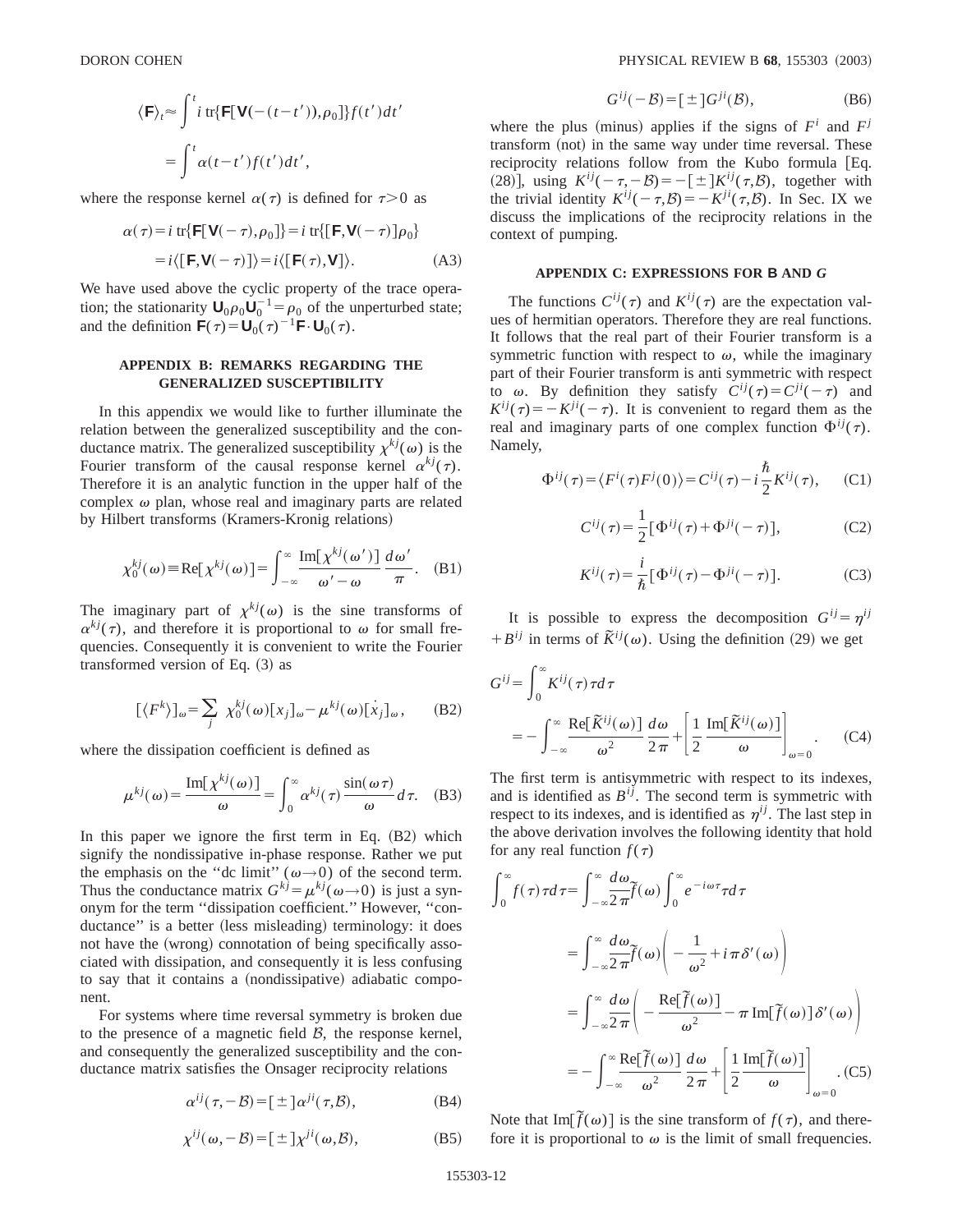It is of practical value to rederive Eq.  $(C4)$  by writing  $\Phi^{ij}(\tau)$  using the energies  $E_n$  and the matrix elements  $F^i_{nm}$ . Then we can get from it straightforwardly (using the definitions) all the other expressions. Namely,

$$
\Phi^{ij}(\tau) = \sum_{n} f(E_n) \sum_{m} F_{nm}^{i} F_{mn}^{j} \exp\left(-i\frac{E_m - E_n}{\hbar}t\right),\tag{C6}
$$

$$
\tilde{\Phi}^{ij}(\omega) = \sum_{n} f(E_n) \sum_{m} F_{nm}^{i} F_{mn}^{j} 2 \pi \delta \left( \omega - \frac{E_m - E_n}{\hbar} \right), \tag{C7}
$$

$$
\chi^{ij}(\omega) = \sum_{n,m} f(E_n) \left( \frac{-F_{nm}^i F_{mn}^j}{\hbar \omega - (E_m - E_n) + i0} + \frac{F_{nm}^j F_{mn}^i}{\hbar \omega + (E_m - E_n) + i0} \right),
$$
 (C8)

$$
\eta^{ij} = -2\pi\hbar\sum_{n} f(E_n) \sum_{m(\neq n)} \text{Re}[F_{nm}^i F_{mn}^j] \delta'(E_m - E_n),
$$
\n(C9)

$$
B^{ij} = 2\hbar \sum_{n} f(E_n) \sum_{m(\neq n)} \frac{\text{Im}[F_{nm}^i F_{mn}^j]}{(E_m - E_n)^2}.
$$
 (C10)

One observes that the expression for  $B^{ij}$  coincides with the adiabatic transport result Eq.  $(26)$ . Alternatively this identification can be obtained by expressing the sum in Eq.  $(C10)$  as an integral, getting form it the first term in Eq.  $(C4)$ :

$$
B^{ij} = \frac{2}{\hbar} \int_{-\infty}^{\infty} \frac{\text{Im}[\,\Phi^{ij}(\omega)]}{\omega^2} \frac{d\omega}{2\pi}
$$
  

$$
= \frac{2}{\hbar} \int_{-\infty}^{\infty} \frac{\text{Im}[\,\tilde{C}^{ij}(\omega)] - \frac{\hbar}{2} \text{Re}[\,\tilde{K}^{ij}(\omega)]}{\omega^2} \frac{d\omega}{2\pi}
$$
  

$$
= -\int_{-\infty}^{\infty} \frac{\text{Re}[\,\tilde{K}^{ij}(\omega)]}{\omega^2} \frac{d\omega}{2\pi}.
$$
 (C11)

# **APPENDIX D: EXPRESSING**  $\widetilde{K}(\omega)$  USING  $\widetilde{C}(\omega)$

We can use the following manipulation in order to relate  $\tilde{K}^{ij}(\omega)$  to  $\tilde{C}^{ij}(\omega)$ :

$$
\widetilde{K}^{ij}(\omega) = \sum_{n} f(E_n) \widetilde{K}_n^{ij}(\omega) = \frac{i}{\hbar} 2 \pi \sum_{nm} f(E_n) [F_{nm}^i F_{mn}^j \delta(\omega + \omega_{nm}) - F_{nm}^j F_{mn}^i \delta(\omega - \omega_{nm})]
$$
\n
$$
= \frac{i}{\hbar} 2 \pi \sum_{nm} f(E_m) [-F_{nm}^i F_{mn}^j \delta(\omega + \omega_{nm}) + F_{nm}^j F_{mn}^i \delta(\omega - \omega_{nm})]
$$
\n
$$
= \frac{i}{\hbar} 2 \pi \sum_{nm} \frac{f(E_n) - f(E_m)}{2} [F_{nm}^i F_{mn}^j \delta(\omega + \omega_{nm}) - F_{nm}^j F_{mn}^i \delta(\omega - \omega_{nm})]
$$
\n
$$
= -i \omega \pi \sum_{nm} \frac{f(E_n) - f(E_m)}{E_n - E_m} [F_{nm}^i F_{mn}^j \delta(\omega + \omega_{nm}) + F_{nm}^j F_{mn}^i \delta(\omega - \omega_{nm})] = -i \omega \sum_{n} f'(E_n) C_n^{ij}(\omega), \quad (D1)
$$

where we use the notation  $\omega_{nm} = (E_n - E_m)/\hbar$ . The third line differs from the second line by permutation of the dummy summation indexes, while the fourth line is the sum of the second and the third lines divided by 2. In the last equality we assume small  $\omega$ . If the levels are very dense, then we can replace the summation by integration, leading to the relation

$$
\int g(E)dE f(E)\widetilde{K}_{E}^{ij}(\omega) = -i\omega \int g(E)dE f'(E)\widetilde{C}_{E}^{ij}(\omega),
$$
\n(D2)

where  $\tilde{K}_{E}^{ij}(\omega)$  and  $\tilde{C}_{E}^{ij}(\omega)$  are microcanonically smoothed functions. Since this equality hold for any smoothed  $f(E)$ , it follows that the following relation holds (in the limit  $\omega\rightarrow 0$ ):

$$
\widetilde{K}_{E}^{ij}(\omega) = i\omega \frac{1}{g(E)} \frac{d}{dE} [g(E) C_{E}^{ij}(\omega)].
$$
 (D3)

If we do not assume small  $\omega$ , but instead assume canonical state, then a variation on the last steps in Eq.  $(D1)$ , using the fact that  $[f(E_n)-f(E_m)]/[f(E_n)+f(E_m)] = \tanh[(E_n)]$  $-E_m/(2T)$  is an odd function, leads to the relation

$$
\widetilde{K}_T^{ij}(\omega) = i\,\omega \times \frac{1}{\hbar\,\omega} \tanh\left(\frac{\hbar\,\omega}{2\,T}\right) C_T^{ij}(\omega). \tag{D4}
$$

Upon substitution of the above expressions in the Kubo formula for  $\eta^{ij}$ , one obtains the fluctuation-dissipation relation.

## **APPENDIX E: THE KUBO FORMULA AND THE DIFFUSION IN ENERGY SPACE**

The illuminating derivation of Eq.  $(33)$  is based on the observation that energy absorption is related to having diffusion in energy space. Let us assume that the probability distribution  $\rho(E) = g(E)f(E)$  of the energy satisfies the diffusion equation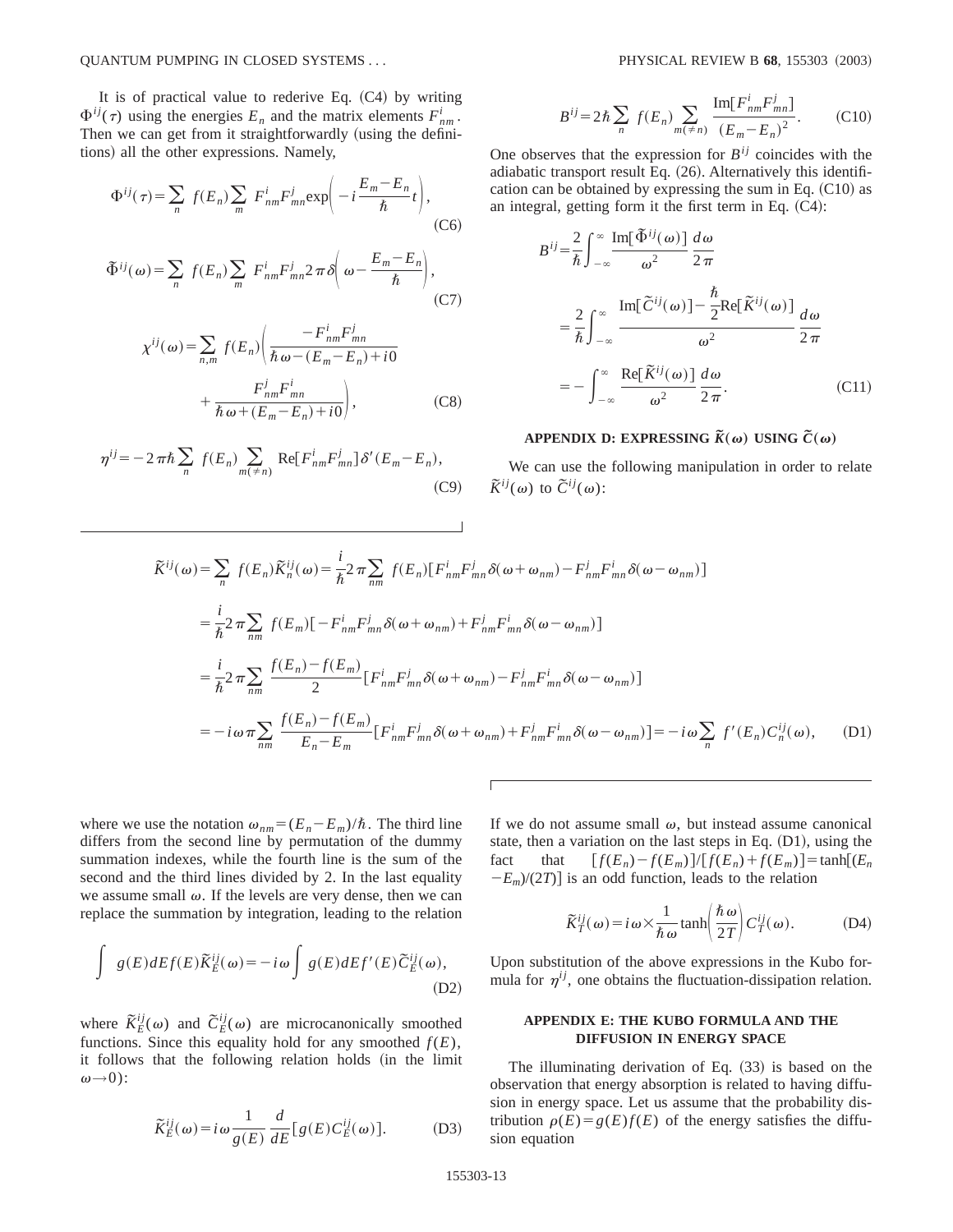$$
\frac{\partial \rho}{\partial t} = \frac{\partial}{\partial E} \left[ g(E) D_E \frac{\partial}{\partial E} \left( \frac{1}{g(E)} \rho \right) \right].
$$
 (E1)

The energy of the system is  $\langle H \rangle = \int E \rho(E) dE$ . It follows that the rate of energy absorption is

$$
\frac{d}{dt}\langle \mathcal{H} \rangle = -\int_0^\infty dE g(E) D_E \frac{\partial}{\partial E} \left( \frac{\rho(E)}{g(E)} \right). \tag{E2}
$$

For a microcanonical preparation we get

$$
\frac{d}{dt}\langle \mathcal{H} \rangle = \frac{1}{g(E)} \frac{d}{dE} [g(E)D_E].
$$
 (E3)

This diffusion-dissipation relation reduces immediately to the fluctuation-dissipation relation if we assume that the diffusion in energy space due to the driving is given by

$$
D_E = \frac{1}{2} \sum_{ij} \tilde{C}_E^{ij}(\omega \to 0) \dot{x}_i \dot{x}_j.
$$
 (E4)

Thus it is clear that a theory for linear response should establish that there is a diffusion process in energy space due to the driving, and that the diffusion coefficient is given by Eq.  $(E4)$ . More importantly, this approach also allows treating cases where the expression for  $D<sub>E</sub>$  is nonperturbative, while the diffusion-dissipation relation Eq.  $(E3)$  still holds.

A full exposition (and further reference) for this route of derivation can be found in Refs. 16–19. Here we shall give just the classical derivation of Eq. (E4), which is extremely simple. We start with the identity

$$
\frac{d}{dt}\langle \mathcal{H} \rangle = \left\langle \frac{\partial \mathcal{H}}{\partial t} \right\rangle = -\sum_{k} \dot{x}_{k} F^{k}(t). \tag{E5}
$$

- <sup>1</sup> L.D. Landau and E.M. Lifshitz, *Statistical Physics* (Butterworth Heinemann, London, 2000).
- <sup>2</sup>Y. Imry, *Introduction to Mesoscopic Physics* (Oxford University Press, Oxford, 1997), and references therein.
- <sup>3</sup> S. Datta, *Electronic Transport in Mesoscopic Systems* (Cambridge University Press, Cambridge, 1995).
- 4L.P. Kouwenhoven *et al.*, *Proceedings of Advanced Study Institute on Mesoscopic Electron Transport*, edited by L.L. Sohn, L.P. Kouwenhoven, and G. Schon (Kluwer, Dordrecht, 1997).
- ${}^{5}$ D.J. Thouless, Phys. Rev. B 27, 6083 (1983).
- <sup>6</sup>M. Büttiker et al., Z. Phys. B: Condens. Matter 94, 133 (1994); P.W. Brouwer, Phys. Rev. B 58, R10135 (1998); J.E. Avron *et al., ibid.* **62**, R10618 (2000).
- 7T.A. Shutenko, I.L. Aleiner, and B.L. Altshuler, Phys. Rev. B **61**,  $^{10366}$  (2000).<br><sup>8</sup> Y. Levinson,
- Levinson, O. Entin-Wohlman, and P. Wolfle, cond-mat/0010494 (unpublished); M. Blaauboer and E.J. Heller, Phys. Rev. B 64, 241301(R) (2001).
- <sup>9</sup>O. Entin-Wohlman, A. Aharony, and Y. Levinson, Phys. Rev. B **65**, 195411 (2002).
- $10$ D. Cohen, cond-mat/0304678 (unpublished).
- $11$  P. Reimann, Phys. Rep. 361, 57  $(2002)$ ; Special issue, Appl. Phys.

Assuming (for presentation purpose) that the rates  $x_k$  are constant numbers, it follows that energy changes are related to the fluctuating  $F^k(t)$  as

$$
\delta E = \langle \mathcal{H} \rangle_t - \langle \mathcal{H} \rangle_0 = -\sum_k \dot{x}_k \int_0^t F^k(t') dt'.
$$
 (E6)

Squaring this expression, and performing microcanonical averaging over initial conditions we obtain

$$
\delta E^{2}(t) = \sum_{ij} \dot{x}_{i} \dot{x}_{j} \int_{0}^{t} \int_{0}^{t} C_{E}^{ij}(t'' - t') dt' dt'', \qquad (E7)
$$

where  $C_E^{ij}(t'' - t') = \langle F^i(t')F^j(t'') \rangle$  is the correlation function. For very short times this equation implies ''ballistic'' spreading ( $\delta E^2 \propto t^2$ ) while on *intermediate time scales* it leads to diffusive spreading  $\delta E^2(t) = 2D_E t$ , where

$$
D_E = \frac{1}{2} \sum_{ij} \dot{x}_i \dot{x}_j \int_{-\infty}^{\infty} C_E^{ij}(\tau) d\tau.
$$
 (E8)

The latter result assumes a short correlation time. This is also the reason that the integration over  $\tau$  can be extended form  $-\infty$  to  $+\infty$ . Hence we get Eq. (E4). We note that for long times the systems deviates significantly from the initial microcanonical preparation. Hence, for long times, one should justify the use of the diffusion equation  $(E1)$ . This leads to the classical slowness condition which is discussed in Ref. 19.

A: Mater Sci. Process 75 (2002). P. Reimann, M. Grifoni, and P. Hanggi, Phys. Rev. Lett. **79**, 10 (1997).

- 12H. Schanz, M.F. Otto, R. Ketzmerick, and T. Dittrich, Phys. Rev. Lett. 87, 070601 (2001).
- <sup>13</sup> M.V. Berry, Proc. R. Soc. London, Ser. A **392**, 45 (1984).
- <sup>14</sup> J.E. Avron and L. Sadun, Phys. Rev. Lett. **62**, 3082 (1989); J.E. Avron and L. Sadun, Ann. Phys. (N.Y.) **206**, 440 (1991); J.E. Avron, A. Raveh, and B. Zur, Rev. Mod. Phys. **60**, 873  $(1988).$
- <sup>15</sup> J.M. Robbins and M.V. Berry, J. Phys. A **25**, L961 (1992); M.V. Berry and J.M. Robbins, Proc. R. Soc. London, Ser. A **442**, 659 ~1993!; M.V. Berry and E.C. Sinclair, J. Phys. A **30**, 2853  $(1997).$
- 16D. Cohen in *New Directions in Quantum Chaos*, *Proceedings of the International School of Physics* ''*Enrico Fermi*,'' Course CXLIII, edited by G. Casati, I. Guarneri, and U. Smilansky (IOS Press, Amsterdam 2000).
- 17D. Cohen in *Dynamics of Dissipation*, *Proceedings of the 38th Karpacz Winter School of Theoretical Physics*, edited by P. Garbaczewski and R. Olkiewicz (Springer, Berlin, 2002).
- <sup>18</sup>D. Cohen, Phys. Rev. Lett. **82**, 4951 (1999); D. Cohen and T. Kottos, *ibid.* **85**, 4839 (2000).